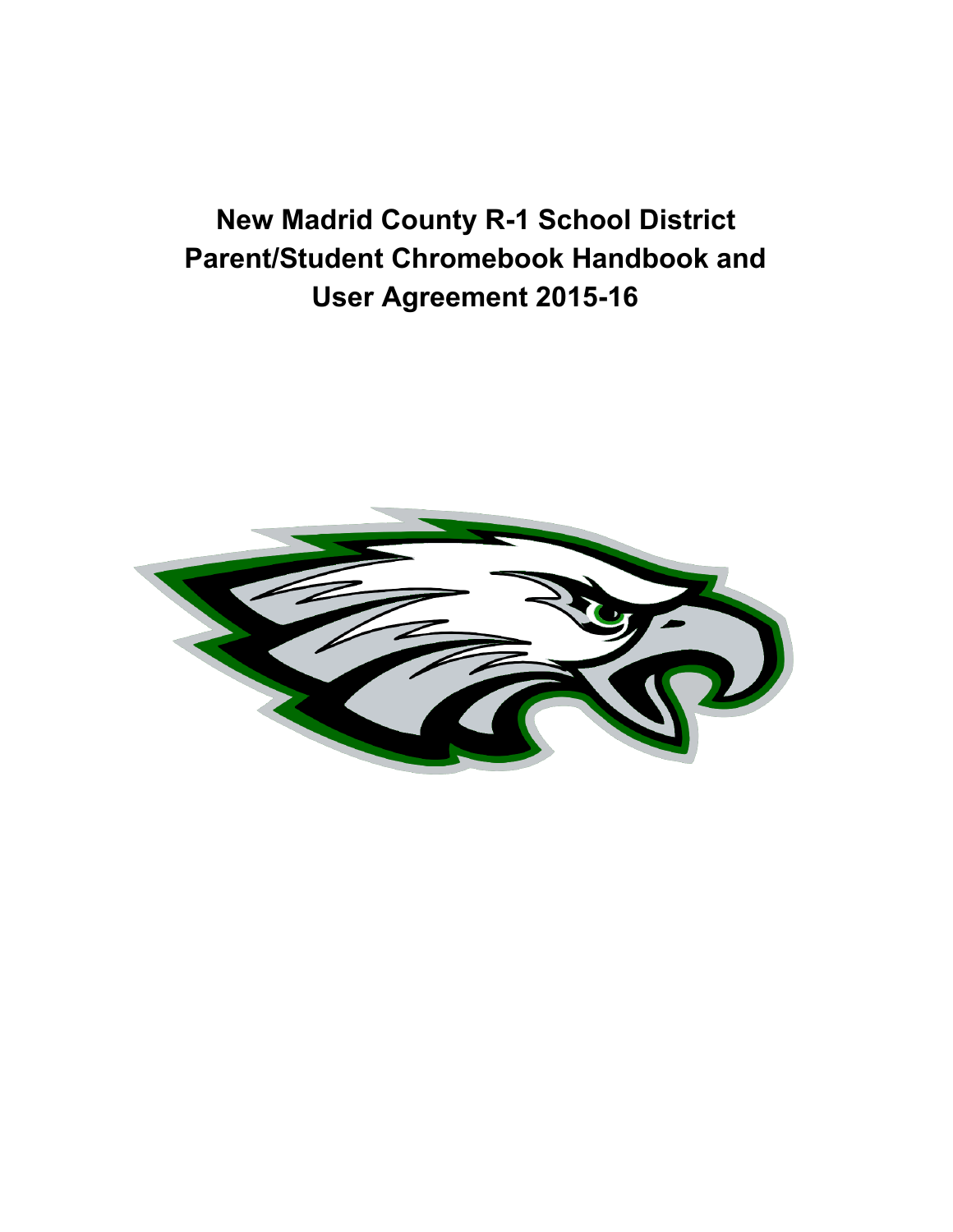# Terms of the Chromebook Use

#### **Terms:**

Please read and sign the New Madrid County R-1 School District's Parent/Student Chromebook Use Agreement. You must comply at all times with the New Madrid County R-1 School District's Parent/Student Chromebook Handbook and Student Acceptable Use Agreement (AUP) and all of its contents. Any failure to comply may end your rights of possession effective immediately and the district may repossess the property.

#### **Title:**

Legal title to the property is with the district and shall at all times remain with the district. Your right of possession and use is limited to and conditioned upon your full compliance with this Agreement and the Parent/Student Chromebook Handbook.

#### **Insurance:**

Insurance Protection against breakage, damages, loss and theft is available and highly recommended, but not mandatory. If you choose **not** to purchase insurance and the computer is damaged, lost or stolen, you are responsible for all repairs and/or replacement. Additional Insurance Forms are available through the Principal's Office and can also be found at www.newmadridco.k12.mo.us, on the left hand side under Technology.

Insurance Protection cost per device is \$25.00 annually. A family will not have to pay more than \$75 per year for insurance. The insurance may be paid over a 5 month period. If a payment is missed or is not paid in the 5 months, the device is not insured and the student is responsible for the full cost of the repair. Insurance covers 1 claim of broken screens at no additional cost. After 1, the student will have to pay the full amount for the screen. One damaged charger is covered at no cost. A lost or stolen charger is not covered by insurance. In the event of major damage or loss, the deductible will be \$150 for the first incident. Any accident after that, the student will have to pay the actual cost of repair or replacement. Intentional damage done to a chromebook voids the insurance and the student owes the total cost of replacement. The approximate cost of the chromebook is \$350. Insurance is good for one school year and is not carried over from year to year.

# **Loss or Theft:**

- **Loss or theft of the property must be reported to the district by the next school day after the occurrence. Insurance will cover 50% and student is responsible for the remaining 50% of the replacement cost only with evidence of a filed police report as described below within 24 hours of the occurrence.**
- In case of theft, vandalism, and other criminal acts, **a police report must be filed by the student or parent within 24 hours of the occurrence. Incidents happening off campus must be reported to the local police or sheriff (depending on location of**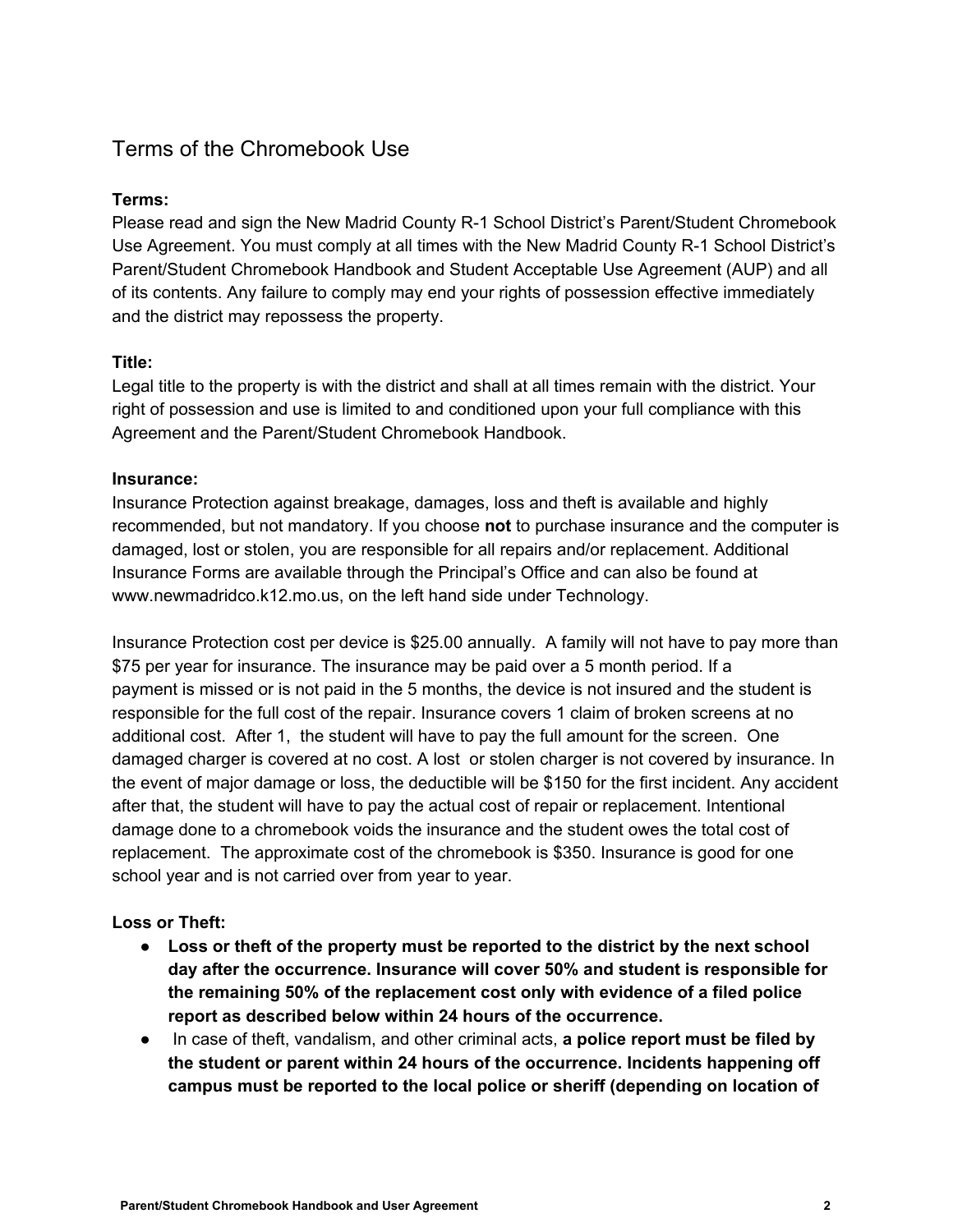**incident) by the parent and a copy of the report must be brought to the school within ten school days.**

● If you choose not to purchase insurance and the computer is damaged, lost or stolen, the parent/guardian is financially responsible for all repair or replacement costs.

#### **Transfer Out Students:**

● If a transfer to another school takes place, you will have **48 hours** to return the computer (Chromebook, carrying case, and charger/power adapter) to the district. If not returned within 48 hours, property will be considered stolen and will be reported to the proper authorities. The district reserves the right to press any and all criminal charges in association with failure to return equipment.

#### **Graduates:**

• Seniors must clear ALL records and pay all fees before participating in graduation.

# **Estimated Repair Pricing Resulting from Deliberate Damage or Neglect:**

All prices are based on the current cost the district must pay to replace damaged parts and are subject to change. The costs of any other parts needed for repairs will be based on manufacturer's current price list. The use of stickers, altering, or writing on carrying cases or computers is not allowed and will be charged for removal.

| Item                                                | <b>Replacement Cost</b> |
|-----------------------------------------------------|-------------------------|
| Chromebook (includes device and management software | \$350                   |
| <b>Charger/Power Adapter</b>                        | \$35                    |
| Screen                                              | \$70                    |
| Screen Top/Cover                                    | \$100                   |
| <b>Bottom Case</b>                                  | \$42                    |
| Keyboard/Touchpad                                   | \$100                   |
| Main System Board                                   | \$125                   |
| <b>Carrying Case</b>                                | \$50                    |
| Asset Tag                                           | \$5                     |

#### **Repossession:**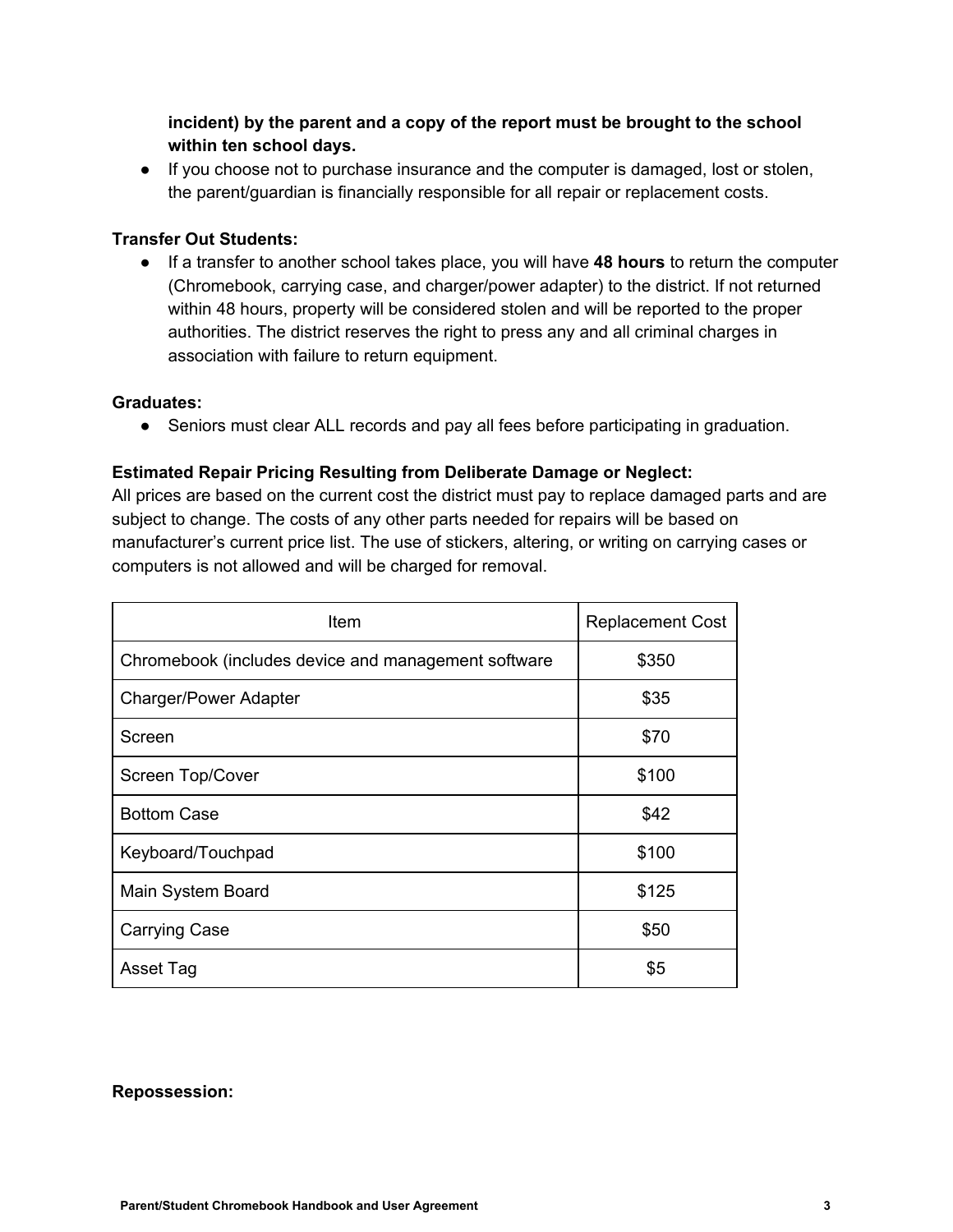Failure to comply with all terms of this Agreement, the Parent/Student Chromebook Handbook, and Student Acceptable Use Agreement (AUP), including the timely return of the property, the district may assess a fee for its replacement. All equipment must be returned upon request for any reason. Equipment must be returned prior to graduating or leaving the district.

#### **Terms of Agreement:**

Your right to use and possession of the property terminates no later than the last day of the school year unless earlier terminated by the district or upon withdrawal from the district. A fee of \$10 per day may be assessed for equipment not returned according to these terms.

#### **Appropriation:**

Your failure to timely return the property and the continued use of it for non-school purposes without the district's consent may be considered unlawful appropriation of the district's property.

#### **Use of Computers and Notebook Computers on the Network:**

New Madrid County R-1 School District is committed to the importance of a student being able to continue with their work when their Chromebook is experiencing problems. To assist with this problem the district is providing the following:

Loaner Chromebooks will be available through the Technology Department on a 24 hour basis or until the Technology Department has successfully repaired the unit. Students will be required to sign a loaner agreement before the loaner unit is assigned to them.

#### **Loaning or Borrowing Chromebooks:**

- **Do NOT loan computers or other equipment to other students.**
- **Do NOT borrow a computer from another student.**
- **Do NOT share passwords or usernames with others.**

#### **Internet Safety:**

There are many sites on the Internet that can be potentially dangerous to minors. To comply with the Children's Internet Protection Act (CIPA), these sites are blocked while students are logged on to the district network. The district is committed to extending this protection no matter where the student uses their Chromebook. Therefore, the district enforces the same Internet filtering away from the district network through a proxy. This filtering is very good, however, it is not perfect. We ask that parents and guardians monitor their child's Internet activity as an additional precaution.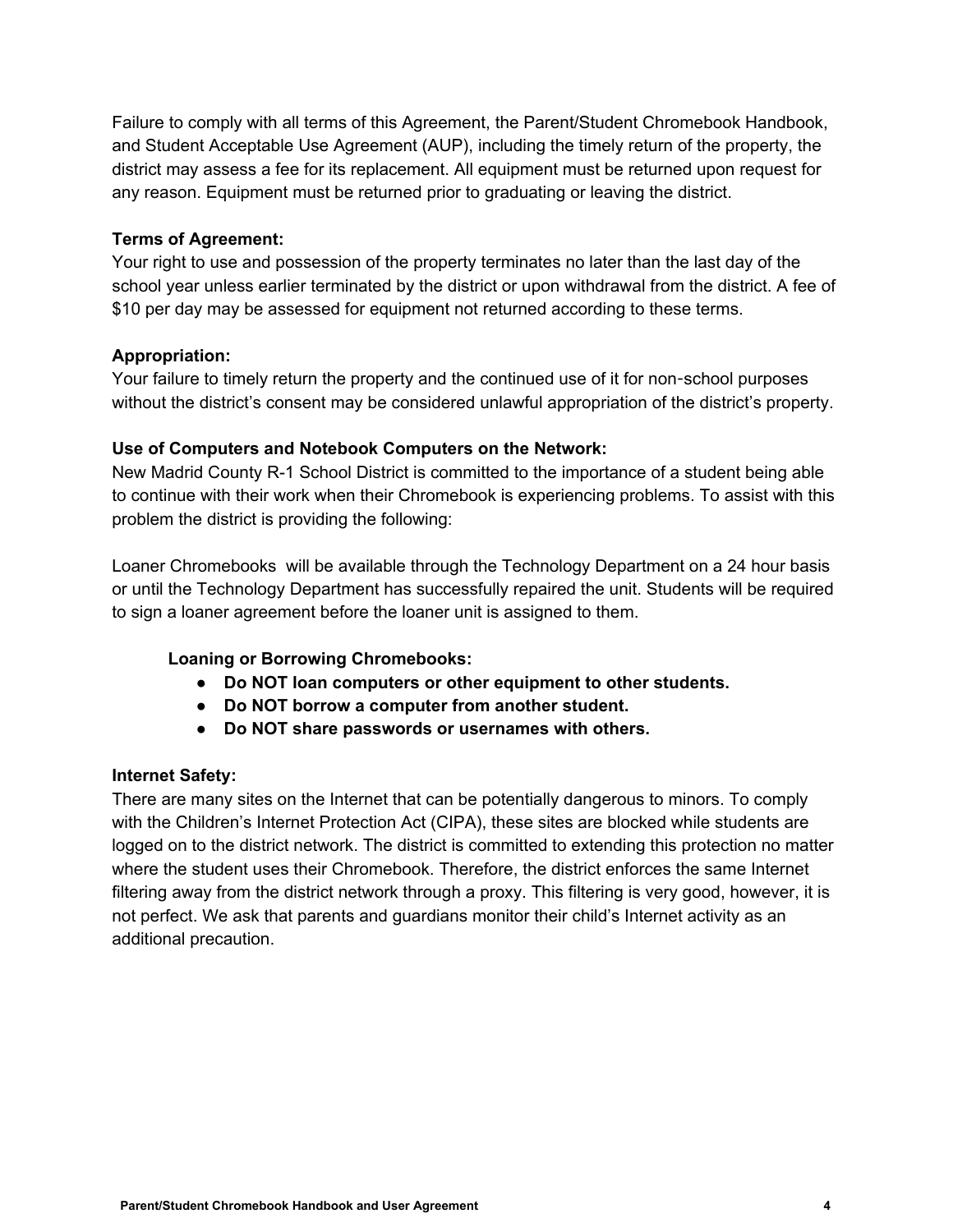# **General Chromebook Rules:**

#### **Operating System:**

Students are not allowed to modify or reset Chromebooks to the factory default.

#### **Backgrounds, Themes, and Screensavers**

- Inappropriate media may not be used as a background, theme, or screensaver.
- Passwords on screensavers and power-on screen are not to be used.
- Presence of weapons, pornographic materials, inappropriate language, alcohol, drug and/or gang related symbols or pictures will result in disciplinary actions.

#### **Sound**

● Sound will be muted at all times unless permission is obtained from the teacher for instructional purposes. Earphones are required and must be used.

#### **Deleting Files**

● Do not delete any folders or files that you did not create or that you do not recognize.

#### **Transporting Chromebooks**

- Chromebooks must be transported in the district provided protective case.
- Chromebooks must be shut down and stored in a safe location when not being utilized.
- Chromebooks should not be carried in backpacks or other bags.

#### **Student Guidelines for Acceptable Use of Technology Resources:**

The district reserves the right to monitor all activity on this electronic network. Students will indemnify the district for any damage that is caused by students' inappropriate use of the network. Students are expected to follow the same rules, good manners and common sense guidelines that are used with other daily school activities as well as the law in the use of the New Madrid County R-1 School District technology resources.

- No one is permitted to connect to the district's network via any type of wireless device without faculty or staff permission and direct supervision.
- Purchases being made. The district will install all educational applications needed to support the student's current curriculum. The district will not be held accountable for any unauthorized purchases made from the student's individual accounts. Nor should any expectations be made that transference of purchased items will be made upon the deletion of student's newmadridco.k12.mo.us Google account.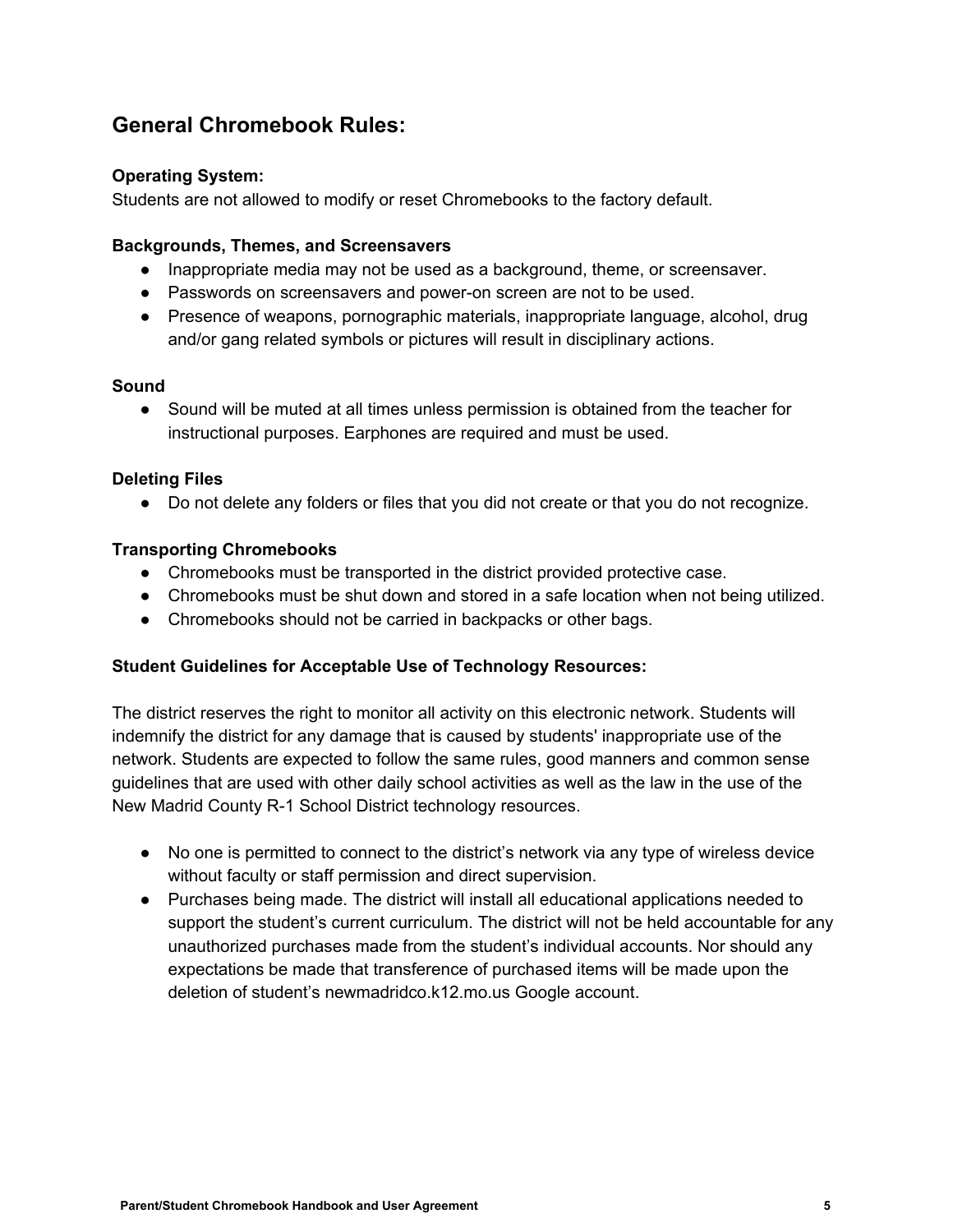#### **Websites**

● Creation and posting of Google Sites created by student's newmadridco.k12.mo.us Google account is strictly prohibited.

#### **Hardware**

● Hardware and peripherals are provided as tools for student use for educational purposes. Students are not permitted to install peripherals or modify settings to equipment without the consent of the district's Technology Department.

#### **Vandalism**

● Any malicious attempt to harm or destroy data, the network, other network components connected to the network backbone, hardware, software or their configuration will result in cancellation of technology and network privileges. Disciplinary measures in compliance with the district's discipline code and policies will be enforced.

#### **Videoconference and Video Chat**

- Video is a way that students can communicate with other students, speakers, museums, etc. from other parts of the country and the world. With video equipment, students can see, hear, and speak with other students, speakers, museum personnel, etc. in real-time.
- Video sessions may be videotaped by district personnel or by a participating school involved in the exchange in order to share the experience within ours or their building or district.
- Students' voices, physical presence, and participation in the videoconference are transmitted to participating sites during each session. Rules and procedures relative to acceptable use and behavior by students apply during all videoconference sessions.
- An individual search will be conducted if there is reasonable suspicion that a student has violated this agreement or the law. The investigation will be reasonable and related to the suspected violation.

#### **Due Process**

- The district will cooperate fully with local, state, or federal officials in any investigation related to any illegal activities conducted through the district network.
- In the event there is an allegation that a student has violated the district's acceptable use regulation and agreement, the student will be provided with a written notice of the alleged violation. An opportunity will be provided to present an explanation before a neutral administrator (or student will be provided with notice and an opportunity to be heard in the manner set forth in the disciplinary code).
- Disciplinary actions will be tailored to meet specific concerns related to the violation and to assist the student in gaining the self-discipline necessary to behave appropriately on an electronic network. Violations of the acceptable use regulation and agreement may result in a loss of access as well as other disciplinary or legal action.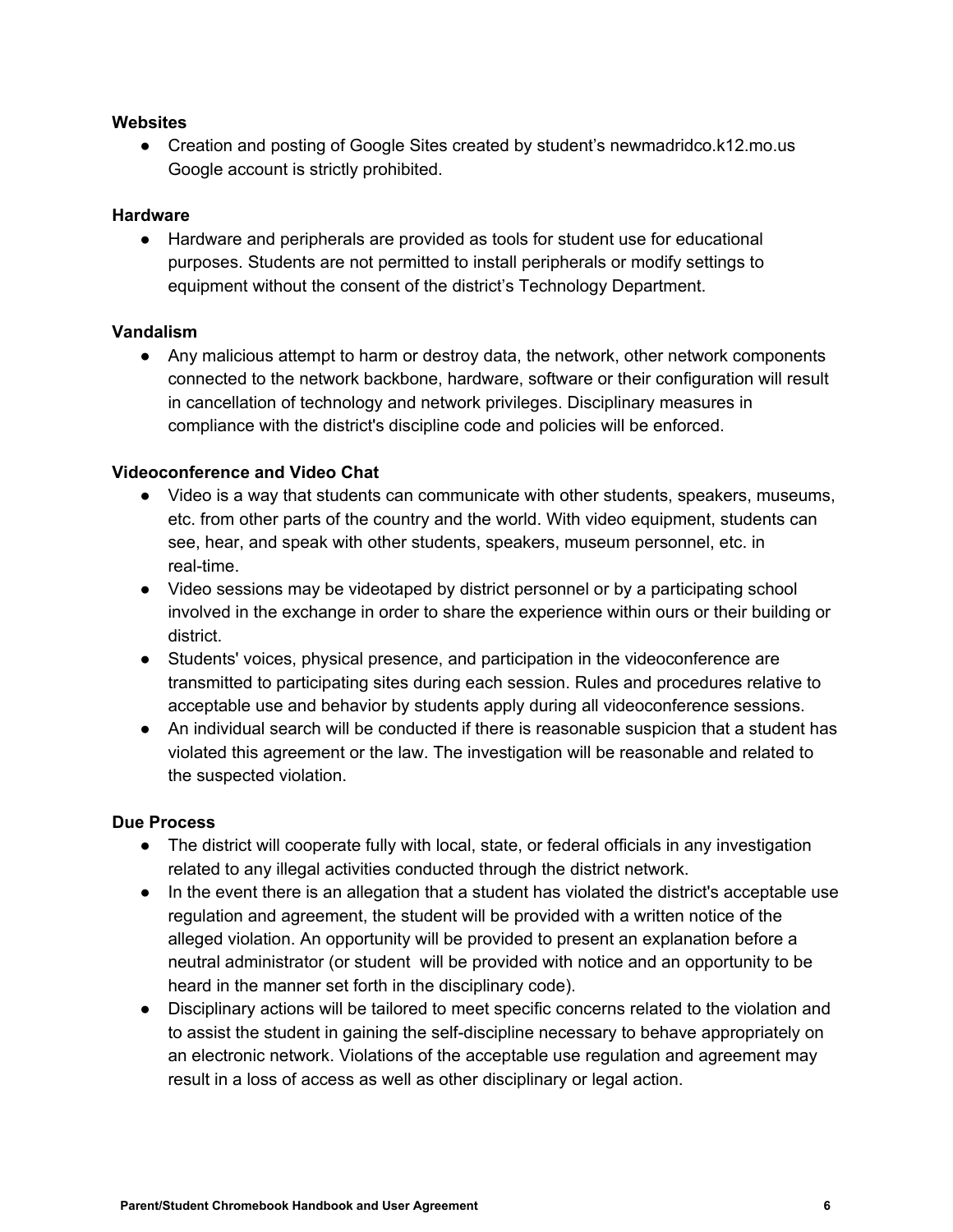● If the violation also involves a violation of other provisions of other school rules, it will be handled in a manner described in the school rules. Additional restrictions may be placed on a student's use of his/her network account.

#### **Limitation of Liability**

- The district makes no guarantee that the functions or the services provided by or through the district network will be error-free or without defect. The district will not be responsible for any damage suffered, including but not limited to, loss of data, privacy or interruptions of service.
- The district is not responsible for the accuracy or quality of the information obtained through or stored on the network. The district will not be responsible for financial obligations arising through the unauthorized use of the network.
- The district provides content filtering but not all malicious activity can be impeded.
- The district is not responsible for goods and/or services purchased or sold through district technology resources.

#### **Violations of the Chromebook User Agreement**

Violations of this agreement may result in loss of access as well as other disciplinary or legal action. Student's' violation of this agreement shall be subject to the consequences as indicated within this agreement as well as other appropriate discipline, which includes but is not limited to:

- Verbal warning and entry in the student's cumulative record folder
- Office referral
- Parent or guardian contact
- Use of district resources only under direct supervision
- Suspension of network privileges
- Revocation of network privileges
- Suspension of computer privileges
- In-school detention
- Suspension from school
- Financial reimbursement
- Expulsion from school and/or
- Legal action and prosecution by the authorities
- ●

The revocation of one or several of these privileges may result in the loss of course credit and possible course failure. The particular consequences for violations of this agreement shall be determined by the school administrators. The superintendent or designee and the board shall determine when school expulsion and/or legal action or actions by the authorities are the appropriate course of action.

References: Patriot Act - http://thomas.loc.gov/cgi-bin/query/z?c107:H.R.3162.ENR: Computer Fraud and Abuse Act - http://www.usdoj.gov/ Children's Internet Protection Act -

http://www.fcc.gov/cgb/consumerfacts/cipa.html Family Educational Rights and Privacy Act http://www.ed.gov/policy/gen/guid/fpco/ferpa/index.html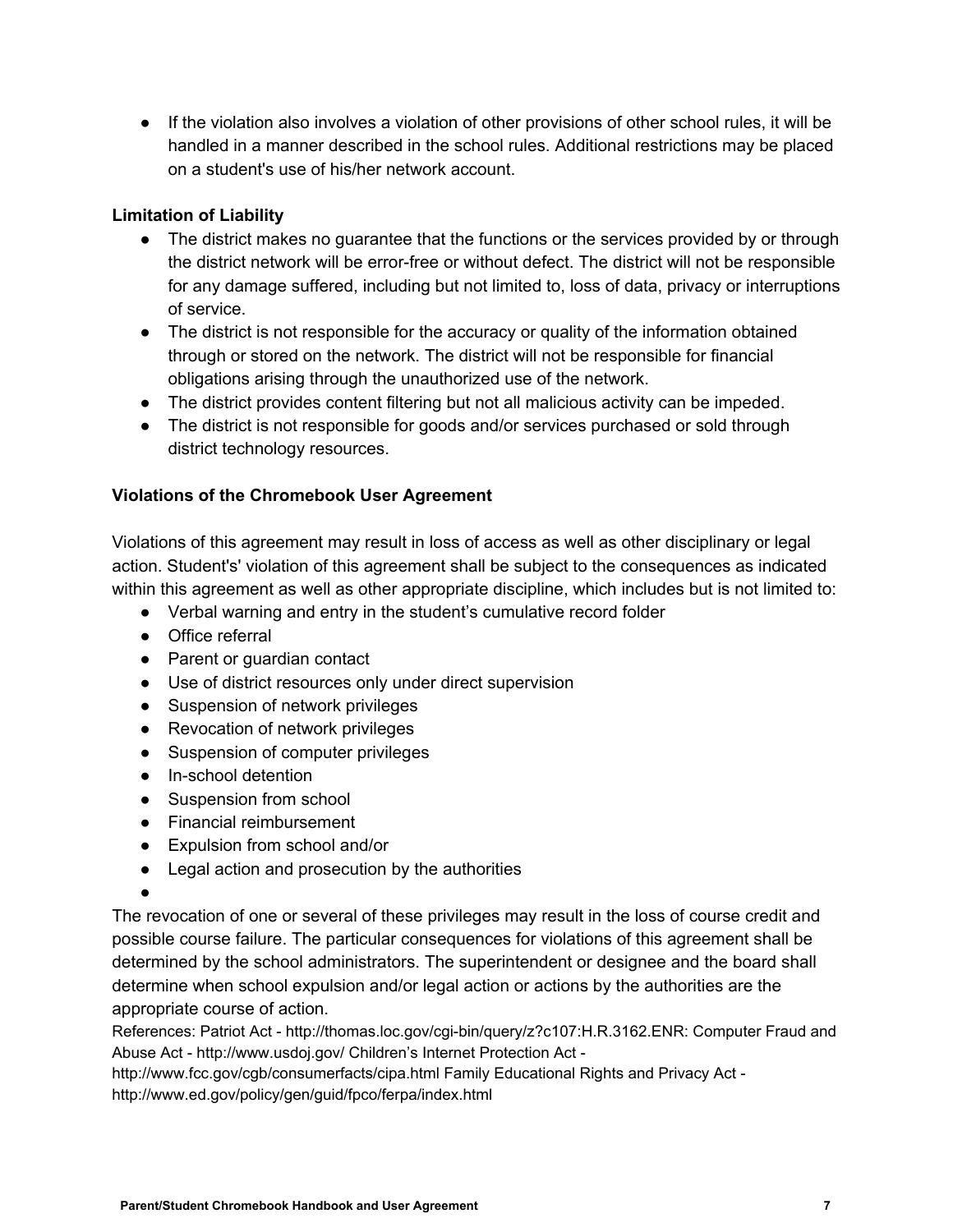# **New Madrid County R-1 School District Chromebook User Agreement Form**

Student Name: **Example 2018** 

School: \_\_\_\_\_\_\_\_\_\_\_\_\_\_\_\_\_\_\_\_\_\_\_\_\_\_ School Year: \_\_\_\_\_\_\_\_\_\_\_\_\_\_\_\_\_\_\_\_\_\_\_\_\_\_\_\_\_\_\_\_

Grade:  $\Box$ 

*I acknowledge that I have read, understand and agree to all the terms outlined in the New Madrid County R-1 School District Parent/Student Chromebook Handbook and User Agreement. I further understand that as a user of technology resources owned and operated by the New Madrid County R-1 School District. I am responsible for my own actions. I also acknowledge that New Madrid County R-1 School District cannot guarantee the privacy, security or confidentiality of any information sent or received via electronic mail. Network administrators can review my e-mail, file folders, and communications to maintain system integrity and insure that I am using the system responsibly. I understand that any and all of the following sanctions outlined in the User Agreement could be imposed if I violate an agreement and/or procedure regarding the use of New Madrid County R-1 School District Technology Resources. I further understand that this agreement is valid at all times that I have access to New Madrid County R-1 School District technology, and will be kept on file.*

| <b>Student Signature</b> |  | Date |  |
|--------------------------|--|------|--|
|--------------------------|--|------|--|

*I acknowledge that my student has read, understands and agrees to all the terms outlined in the New Madrid County R-1 School District Parent/Student Chromebook Handbook and User Agreement. I further understand that I am responsible for my child's actions while using technology resources owned and operated by R-1 Schools. I also acknowledge that New Madrid County R-1 School District cannot guarantee the privacy, security or confidentiality of any information sent or received via electronic mail belonging to my student. Network administrators can review my student's e-mail, file folders, and communications to maintain system integrity and insure that they are using the system responsibly. I understand that any and all of the following sanctions outlined in the User Agreement could be imposed if my student violates an agreement and/or procedure regarding the use of New Madrid County R-1 School District Technology Resources. I further understand that this agreement is valid at all times that my student has access to New Madrid County R-1 School District technology, and will be kept on file.*

Parent or Guardian Printed Name **Warehouse 2018**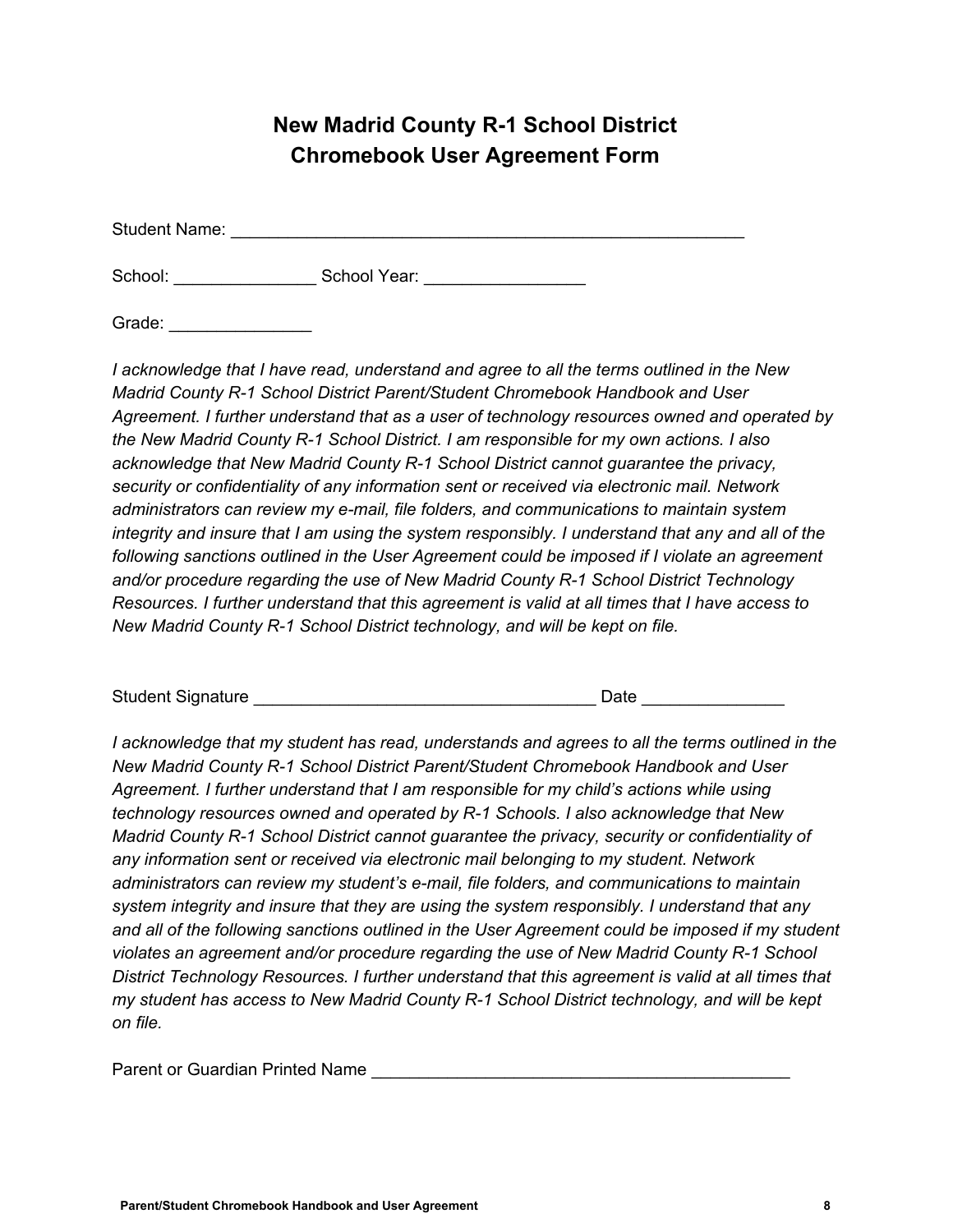Parent or Guardian Signature \_\_\_\_\_\_\_\_\_\_\_\_\_\_\_\_\_\_\_\_\_\_\_\_\_\_\_\_\_\_\_ Date \_\_\_\_\_\_\_\_\_\_\_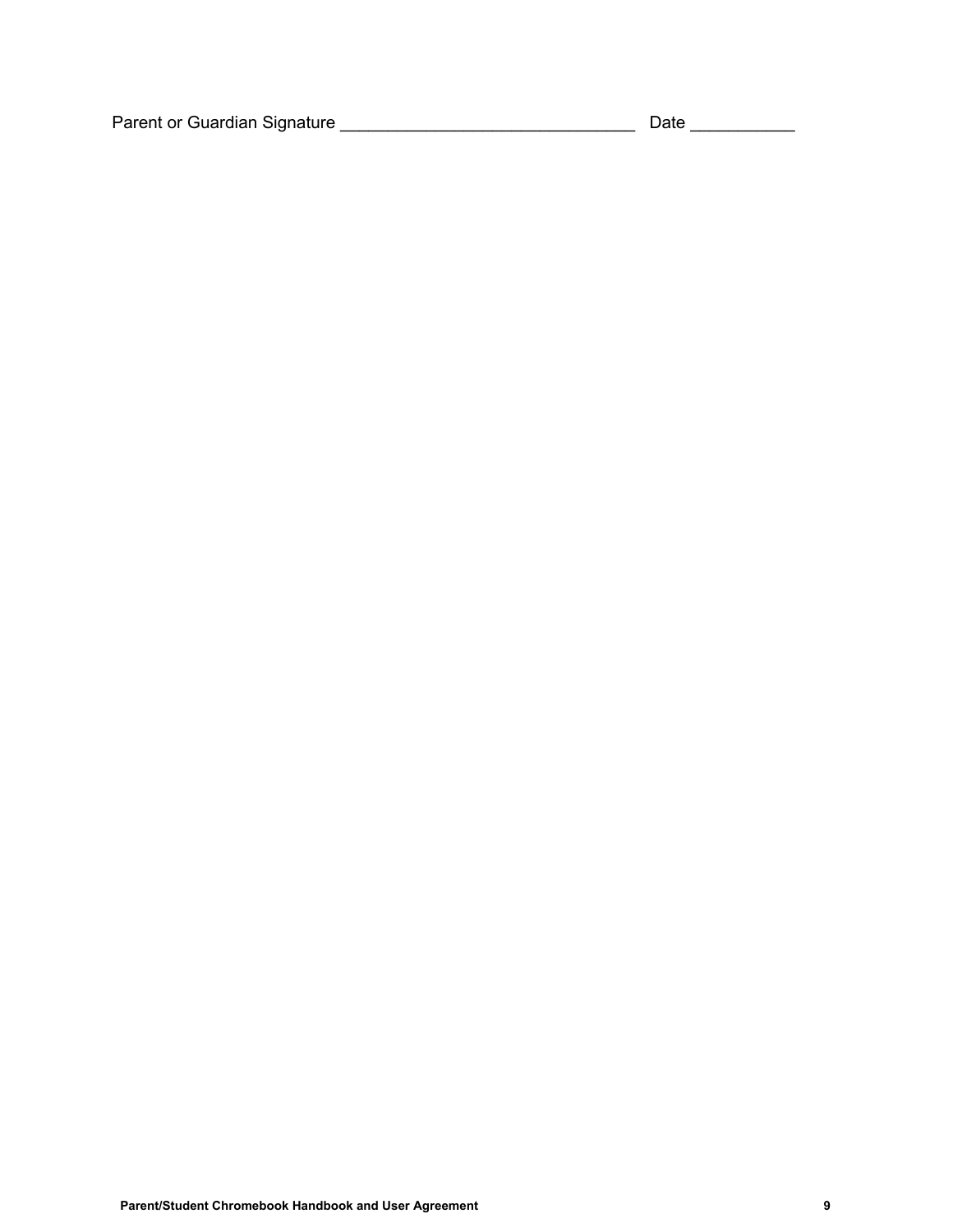#### **New Madrid County R-1 School District Optional Chromebook Insurance Protection Enrollment Form Student**

| <b>Student's Name:</b>   |        |
|--------------------------|--------|
| <b>School Year:</b>      |        |
| <b>Attending School:</b> | Grade: |

Chromebook Insurance Protection against breakage, damages, loss and theft is available and highly recommended, but not mandatory. If you choose not to purchase insurance and the computer is damaged, lost or stolen, you are responsible for all repairs and/or replacement. Additional Insurance Forms are available through the Principal's Office and can also be found at www.newmadridco.k12.mo.us, on the left hand side under Technology.

Insurance Protection cost per device is \$25.00 annually. A family of three or more children using Chromebooks will not have to pay more than \$75 per year for insurance. The insurance may be paid over a 5 month period. If a payment is missed or is not paid in the 5 months, the device is not insured and the student is responsible for the full cost of the repair. Insurance covers 1 claims of broken screens at no additional cost. After 1 , the student will have to pay full price for the screens (\$70, subject to change). One damaged charger is covered at no cost. A lost or stolen charger is not covered by insurance. In the event of major damage the deductible will be \$150 for the first incident. Any accident after that, the student will have to pay the actual cost of repair or replacement. The approximate cost of the chromebook is \$350. Insurance is good for one school year and is not carried over from year to year. Intentional damage voids all insurance claims and student is responsible for the full amount of the chromebook.

Insurance will not be offered after breakage or damages have occurred.

OPTION #1 – ENROLL \_\_\_\_\_\_\_\_ One time payment \_\_\_\_\_\_\_\_ 5 Monthly payments

OPTION #2 – NOT ENROLL \_\_\_\_\_\_\_\_ I acknowledge that I have read, understand and agree to all the terms outlined on this form.

Parent or Guardian Printed Name **Name** 

 $\mathcal{L}$  , we have the set of  $\mathcal{L}$ 

Parent or Guardian Signature \_\_\_\_\_\_\_\_\_\_\_\_\_\_\_\_\_\_\_\_\_\_\_\_\_\_\_\_\_\_\_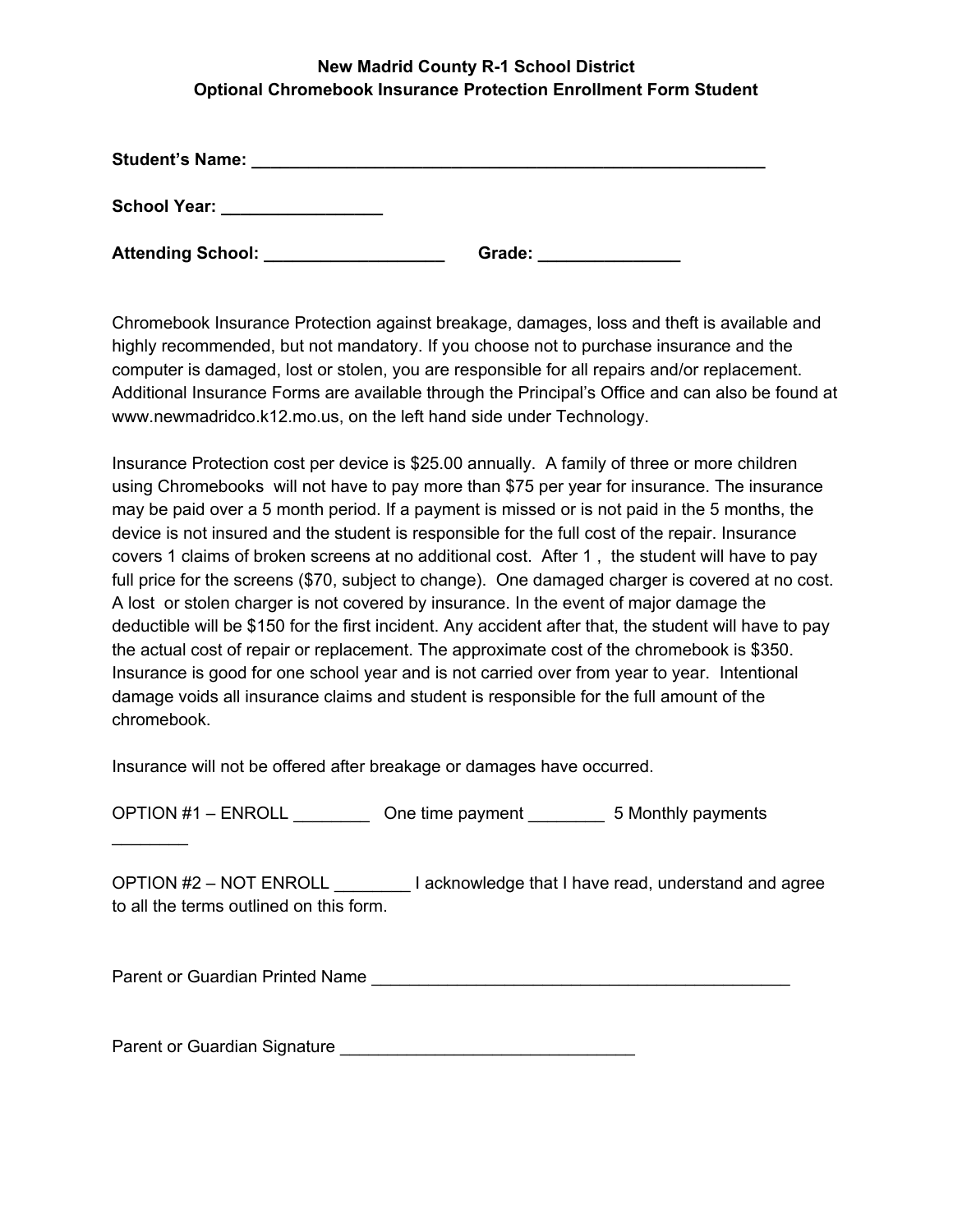Date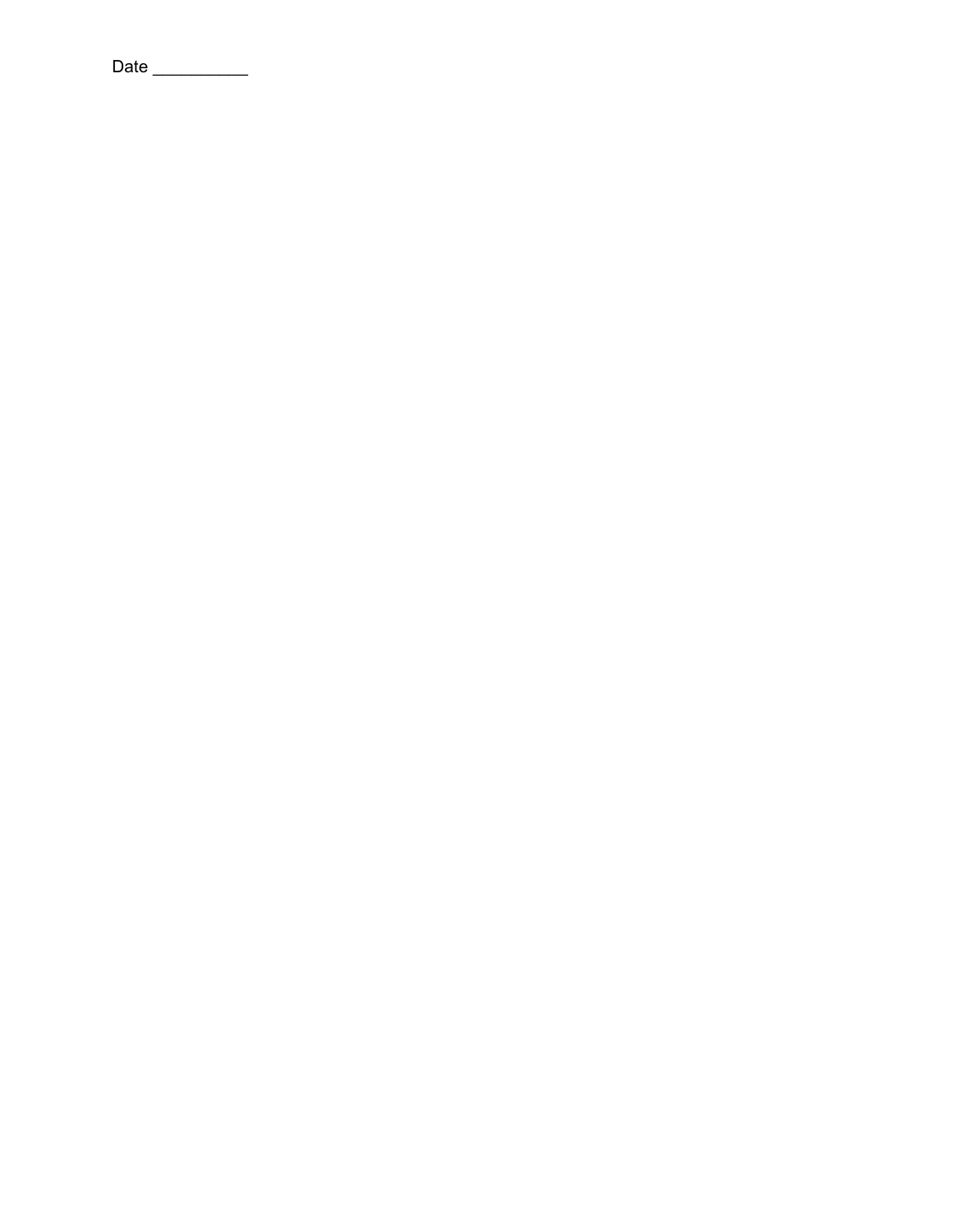# **New Madrid County R-1 School District 1:1 with Chromebooks Procedures and Information For Students and Parents**

The mission of the 1:1 program in the New Madrid County R-1 School District is to create a collaborative learning environment for all learners. This environment will enable and support students and teachers to implement transformative uses of technology while enhancing students' engagement with content and promoting the development of self-directed and lifelong learners. New Madrid County R-1 endeavors to prepare students for an ever-changing world that sees technological advancements happening at a rapid rate and is committed to preparing students for whatever path they choose after graduation.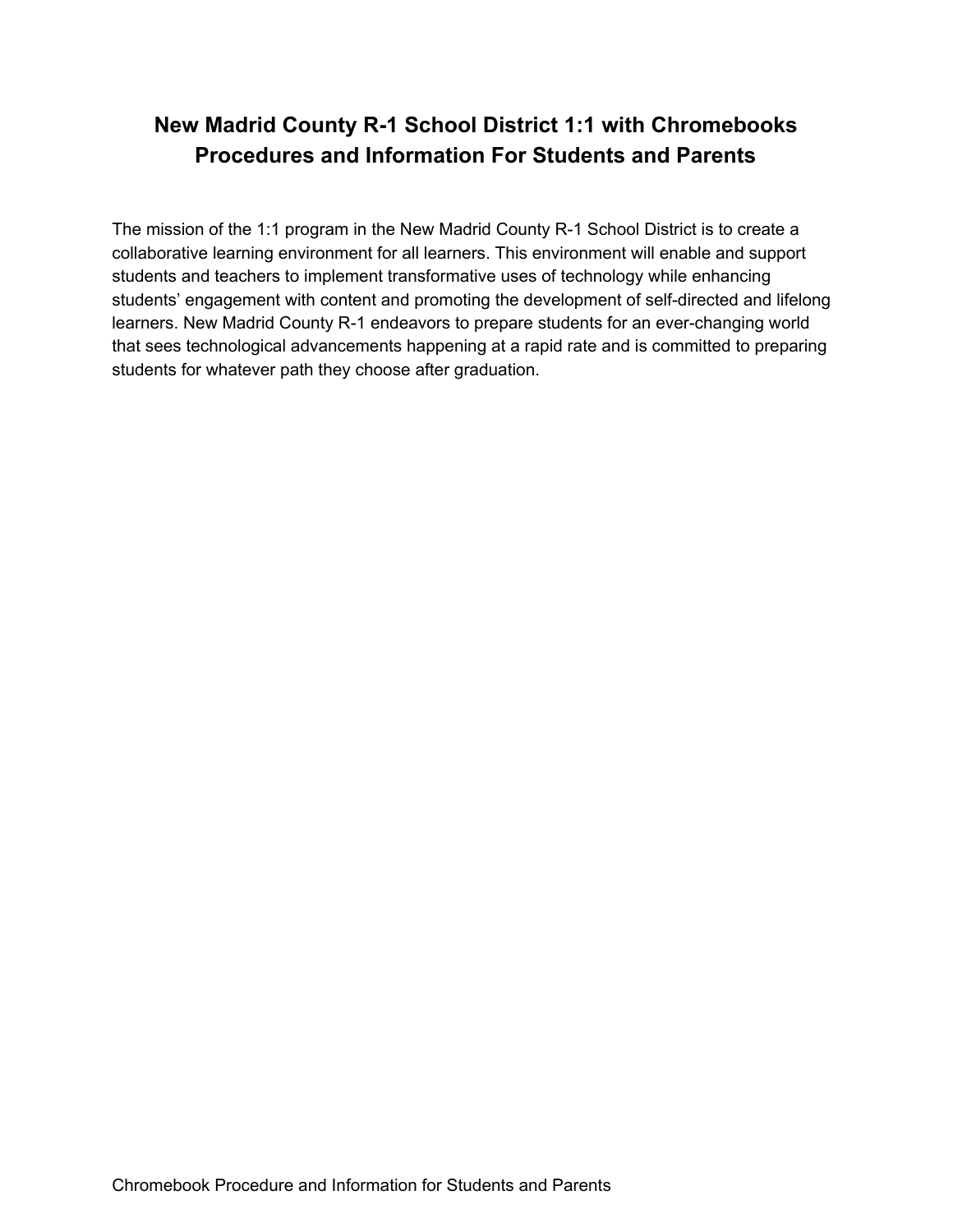#### **1. Receiving Your Chromebook**

a. Parent/Student Requirements

All parents/guardians and students are required to sign the New Madrid County R-1 Chromebook User Agreement along with the Technology Acceptable Use Agreement. Both Agreements can be found at www.newmadridco.k12.mo.us, on the left hand side under Technology.

#### b. Distribution

Students will receive their Chromebook, carrying case, and charger/power adapter during the registration process. Students that miss registration will be able to pick up their Chromebooks from the Technology Department within the first two days of school.

c. Transfer/New Student Distribution

Both students and parents must sign the New Madrid County R-1 Chromebook User Agreement along with the Technology Acceptable Use Agreement during the enrollment process. Upon completion of the enrollment process, the student will report to the Tech Support Intern in the Library Media Center for assignment of an e-mail account, brief Chromebook orientation and receive their Chromebook, carrying case, and charger/power adapter.

# **2. Returning Your Chromebook**

# a. End of Year

At the end of the school year, students will turn in their Chromebook, carrying case, and charger/power adapter to the Technology Department on their assigned day during the last week of school. Failure to turn in the Chromebook will result in the students being charged the full \$401.00 replacement cost (Chromebook, carrying case, charger/power adapter, and asset tags). Unpaid fines and fees of students may be turned over to a collection agency along with restricting participation privileges at New Madrid County R-1 events. The District may also file a report of stolen property with the local law enforcement agency.

# b. Transferring/Withdrawing Students

Students that transfer out of or withdraw from New Madrid County R-1 must turn in their Chromebooks, carrying cases, and chargers/power adapters to the office on their last day of attendance. Failure to turn in the Chromebook will result in the student being charged the full \$401.00 replacement cost (Chromebook, carrying case, charger/power adapter, and asset tags). Unpaid fines and fees of students leaving the school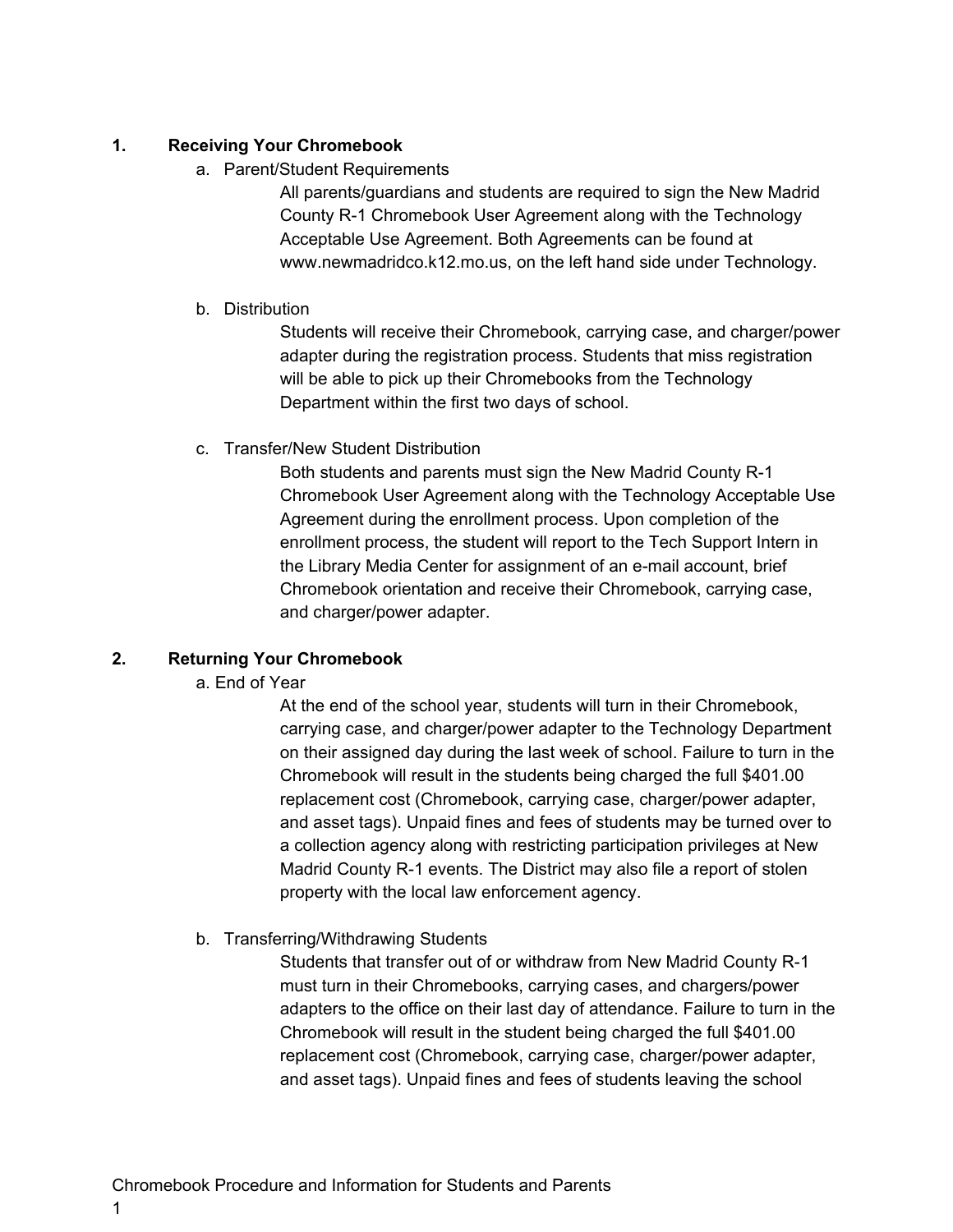district may be turned over to a collection agency. The District may also file a report of stolen property with the local law enforcement agency.

# **3. Taking Care of Your Chromebook**

Students are responsible for the general care of the Chromebook they have been issued by the school. Chromebooks that are broken or fail to work properly must be taken to the Technology Department as soon as possible so that they can be taken care of properly. **District-owned Chromebooks should never be taken to an outside computer service for any type of repairs or maintenance**. **Students should never leave their Chromebook unattended except locked in their hallway locker.**

- a. General Precautions
	- No food or drink should be next to Chromebooks.
	- Cords, cables, and removable storage devices must be inserted carefully into Chromebooks.
	- Chromebooks should not be used or stored near pets.
	- Chromebooks should not be used with power cord plugged in when the cord may be a tripping hazard.
	- Chromebooks must remain free of writing, drawing, stickers, and labels.
	- Heavy objects should never be placed on top of Chromebooks .

# b. Carrying Cases

- Each Student will be issued a protective case for his/her Chromebook that should be used whenever the Chromebook is being transported or not in use.
- Although the cases are reinforced to help protect the Chromebooks, they are not guaranteed to prevent damage. It remains the student's responsibility to care for and protect his/her device.
- c. Carrying Chromebooks
	- Always transport Chromebooks with care and in District-issued protective cases. Failure to do so may result in disciplinary action.
	- Never lift Chromebooks by the screen.
	- Never carry Chromebooks with the screen open.
- d. Screen Care
	- The Chromebook screen can be damaged if subjected to heavy objects, rough treatment, some cleaning solvents, and other liquids. The screens are particularly sensitive to damage from excessive pressure.
	- Do not put pressure on the top of a Chromebook when it is closed.
	- Do not store a Chromebook with the screen open.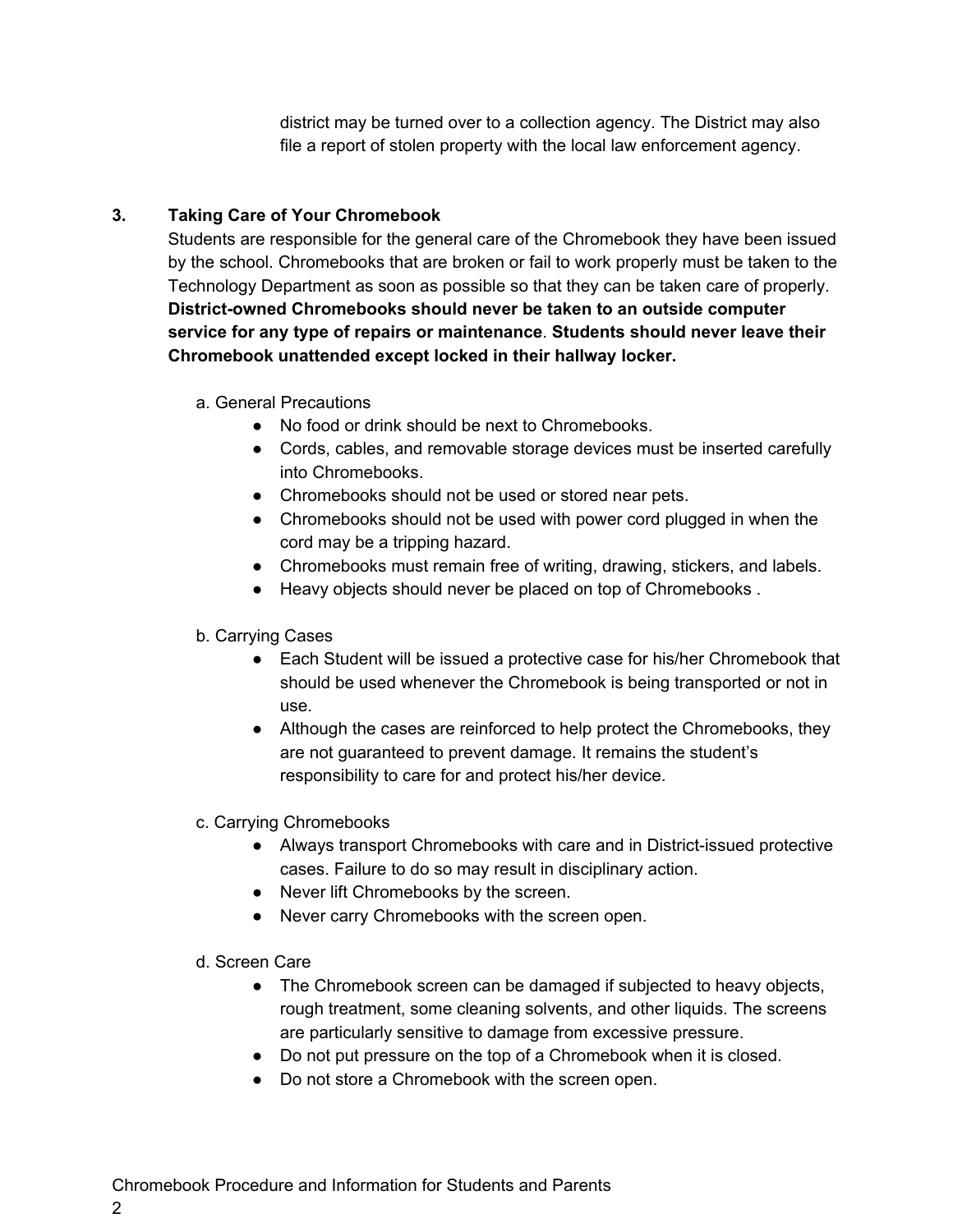- Do not place anything on the protective case that will press against the cover.
- Make sure there is nothing on the keyboard before closing the lid (e.g. pens, pencils, or jump drives).
- Only clean the screen with a soft, dry microfiber cloth or anti-static cloth.

# e. Asset Tags

- All Chromebooks will be labeled with a District asset tags.
- Asset tags may not be modified or tampered with in any way.
- Students may be charged up to the full replacement cost of a Chromebook for tampering with a District asset tag or turning in a Chromebook without a District asset tag.

# **4. Using Your Chromebook At School**

Students are expected to bring a fully charged Chromebook to school every day and bring their Chromebooks to all classes unless specifically advised not to do so by their teacher.

a. If a student does not bring his/her Chromebook to school

- A student may stop by the technology department offices and check out a loaner for the day.
- Students borrowing a Chromebook must sign a loaner agreement and will be responsible for any damage to or loss of the issued device.
- The Technology Department will document the number of times a loaner is issued to each student for not having his/her own Chromebook at school and will send reports to the principal's office for those students that have more than two occurrences during the school year.
- The Principal will treat such occurrences the same as coming to class unprepared, which may result in disciplinary action.
- The students that obtain a loaner will be responsible for returning the borrowed device to the office before 2:45p.m. on normal school.
- Late Fees of \$5.00 for the first day and \$1.00 for each subsequent school day will be assessed for students that fail to return a borrowed device.
- b. Chromebooks being repaired

3

- Loaner Chromebooks may be issued to students when they leave their school issued Chromebook for repair.
- A student borrowing a Chromebook must sign a loaner agreement and will be responsible for any damage to or loss of the loaned device.
- Chromebooks on loan to students while having their devices repaired may be taken home.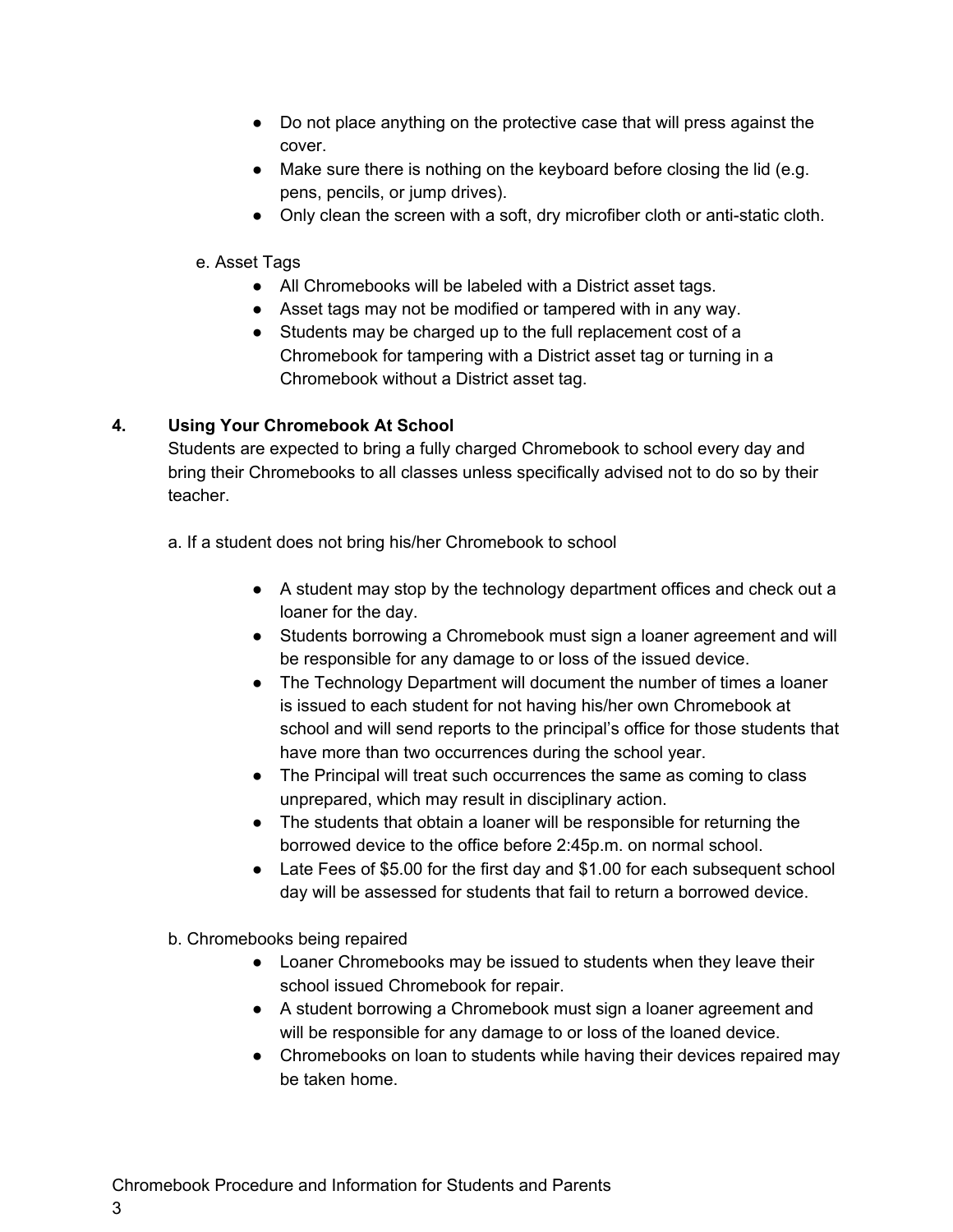● A member of the Tech Department or the Tech Support Intern will contact students when their devices are repaired and available to be picked up.

# c. Charging Chromebooks

- Chromebooks must be brought to school each day with a full charge.
- Students should charge their Chromebook at home in the evening.
- There will be a limited number of unsupervised charging stations in the library, office, and cafeteria available to students on a first-come-first-serve basis.
- d. Backgrounds and Themes
	- Media deemed to be inappropriate by school administration may not be used as Chromebook backgrounds or themes. The presence of such media will result in disciplinary action.

# e. Sound

- Sound must be muted at all times unless permission is obtained from a teacher.
- Headphones may be used at the discretion of the teacher.
- Students should have their own personal set of headphones for sanitary reasons.

# f. Printing

4

- Students will be encouraged to digitally publish and share their work with their teachers and peers when appropriate.
- Printing stations will be available in the Library and other various locations. Because all student work should be stored in an Internet/cloud application, students will not print directly from their Chromebook at school. Each print station will consist of a desktop computer and networked printer. Students may log into a print station to print their work.
- Students may set up their home printers with the Google Cloud Print solution to print from their Chromebooks at home. Information about Google Cloud Print can be obtained from here: http://www.google.com/cloudprint/learn/.

# g. Logging into a Chromebook

- Students will log into their Chromebooks using their school issued Google apps for Education account.
- Students should never share their account passwords with others.
- h. Managing and Saving Your Digital Work With a Chromebook
	- The majority of student work will be stored in Internet/cloud-based applications and can be accessed from any computer with an Internet connection and most mobile Internet devices. Work already uploaded to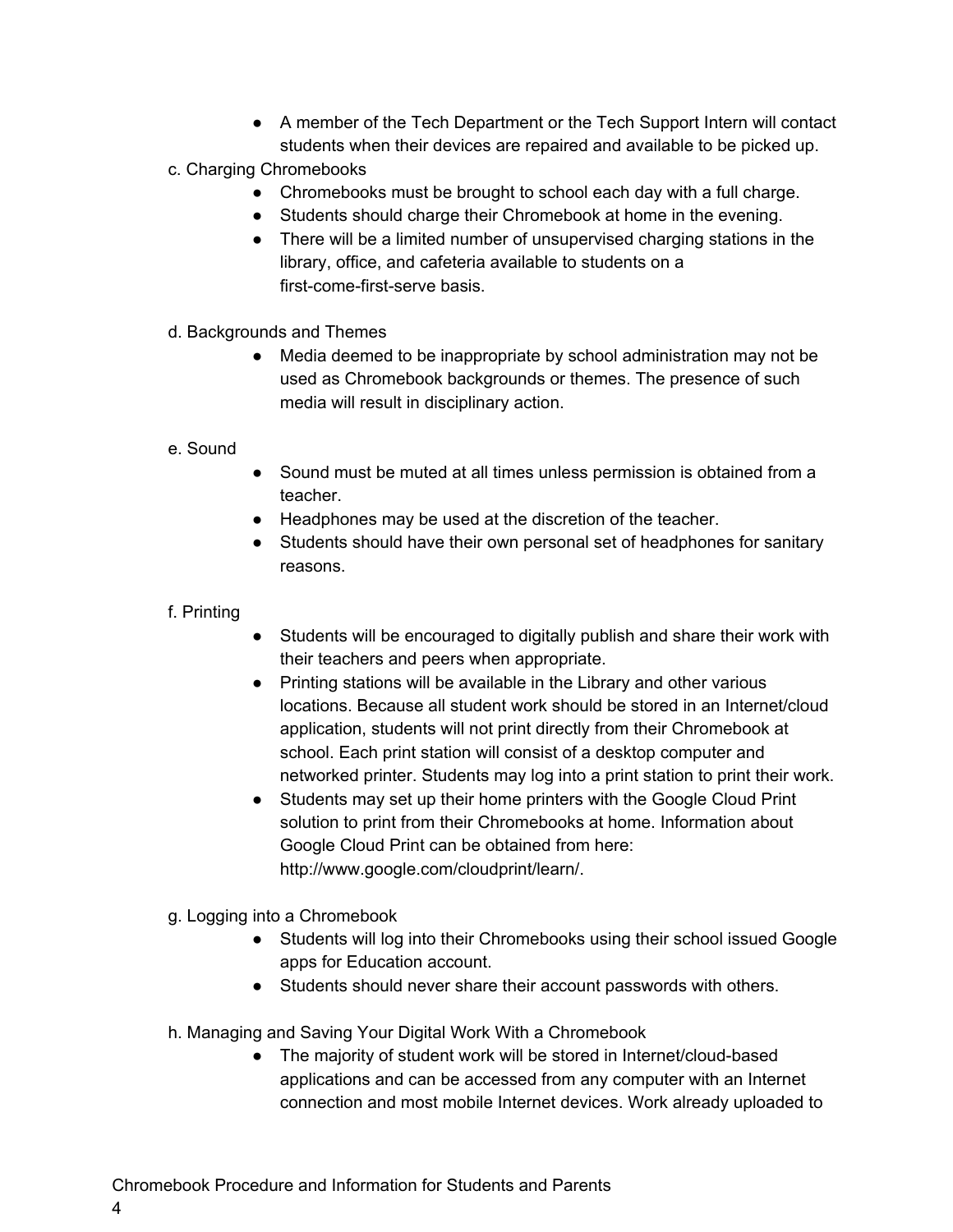Google Drive can be accessed and modified without Internet connectivity. Modifications made while offline will be kept, and once the device is connected back to the Internet, the files will be updated. Some files may be stored on the Chromebook's hard drive.

- Students should always remember to save frequently when working on digital media.
- The district will not be responsible for the loss of any student work.
- Students are encouraged to maintain backups of their important work on a portable storage device or by having multiple copies stored in different Internet storage solutions.

# **5. Using Your Chromebook Outside of School**

Students are encouraged to use their Chromebooks at home and other locations outside of school. A Wi-Fi Internet connection will be required for the majority of Chromebook use; however, some applications can be used while not connected to the Internet. All documents saved in Google Drive will be accessible to the student without the need for an Internet connection. This enables students to work on documents off-line at home. Any changes made while off-line will then be updated once the user connects back to an Internet connection. Students are bound by the New Madrid County R-1 Technology Acceptable Use Policy, New Madrid County R-1 Chromebook User Agreement, and all other guidelines in this document wherever they use their Chromebook.

# **6. Operating System and Security**

Students may not use or install any operating system on their Chromebook other than the current version of ChromeOS that is supported and managed by the district.

- a. Updates
	- The Chromebook operating system, Chrome, updates itself automatically. Students do not need to manually update their Chromebooks.
- b. Virus Protection
	- Chromebooks use the principle of "defense in depth" to provide multiple layers of protections against viruses and malware, including data encryption and verified boot.
	- There is no need for additional virus protection.

# **7. Content Filter**

The district utilizes an Internet Content filter that is in compliance with the federally mandated Children's Internet Protection Act (CIPA). All Chromebooks, regardless of physical location (in or out of school), will have all Internet activity protected and monitored by the district. If a website is blocked at school, then it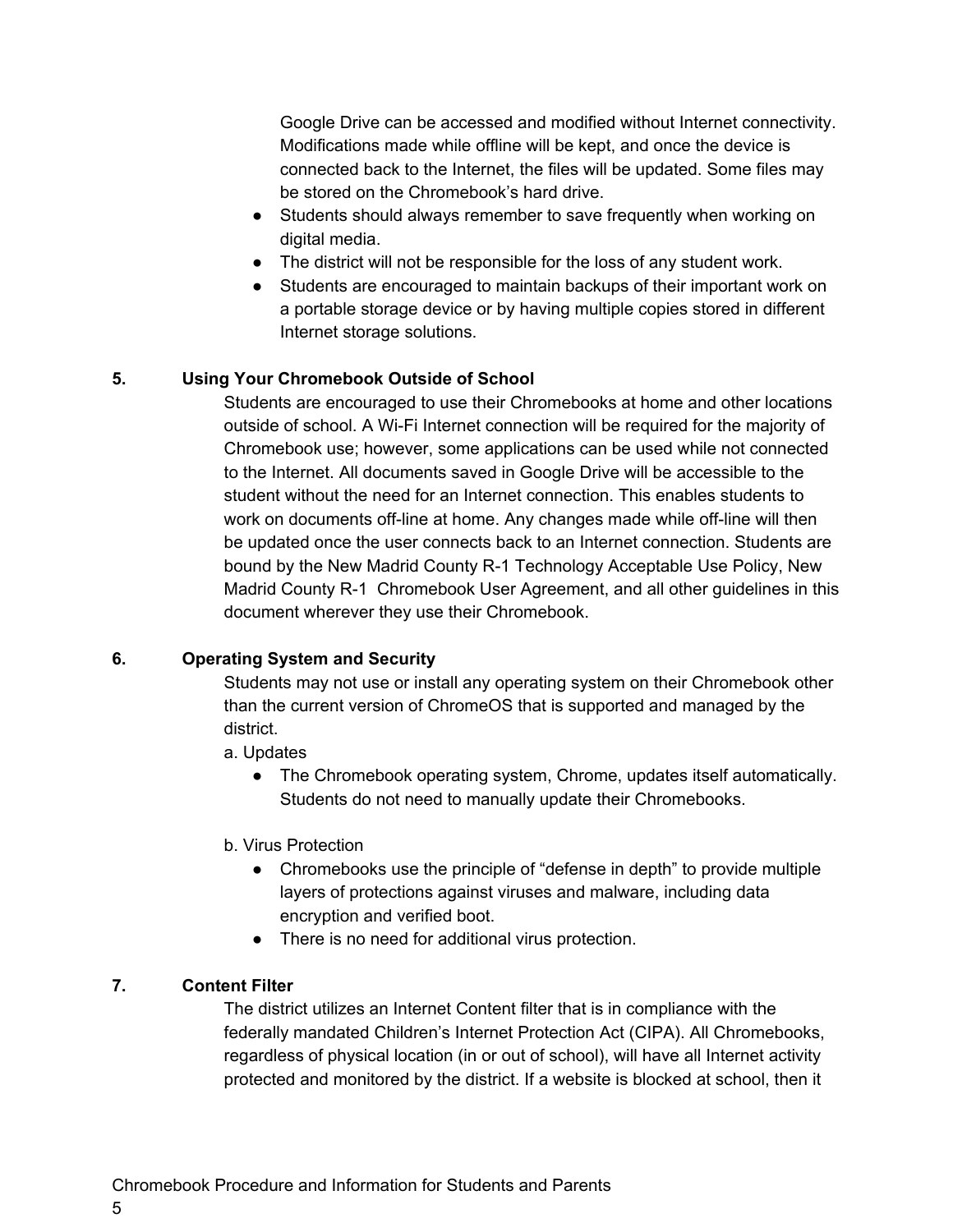will be blocked out of school. If an educationally valuable site is blocked, students should contact their teachers to request the site to be unblocked.

# **8. Software**

- a. Google Apps for Education
	- Chromebooks seamlessly integrate with the Google Apps for Education suite of productivity and collaboration tools. This suite includes Google Docs (word processing), Spreadsheets, Presentations, Drawings, and Forms.
	- All work is stored in the cloud.

# b. Chrome Web Apps and Extensions

- Students are allowed to install appropriate Chrome web apps and extensions from the Chrome Web Store.
- Students are responsible for any fees for web apps and extensions they install on their Chromebooks that are not free. Inappropriate material as deemed by school administration will result in disciplinary action.
- Some web apps will be available to use when the Chromebook is not connected to the Internet.

# **9. Chromebook Identification**

- a. Records
	- The district will maintain a log of all Chromebooks that includes the Chromebook serial number, asset tag code, along with the name and ID number of the student assigned to the device.
- b. Users
	- Each student will be assigned the same Chromebook yearly if possible. **Take Good Care of It!**

# **10. Repairing/Replacing Your Chromebook**

- a. Tech Support
	- All Chromebooks in need of repair must be brought to the Technology Department as soon as possible.
- b. Vendor Warranty
	- Chromebooks include a one year warranty from the vendor.
	- The vendor warrants the Chromebook from defects in materials and workmanship.
	- The limited warranty covers normal use, mechanical breakdown, and faulty construction. The vendor will provide normal replacement parts necessary to repair the Chromebook or, if required, a Chromebook replacement.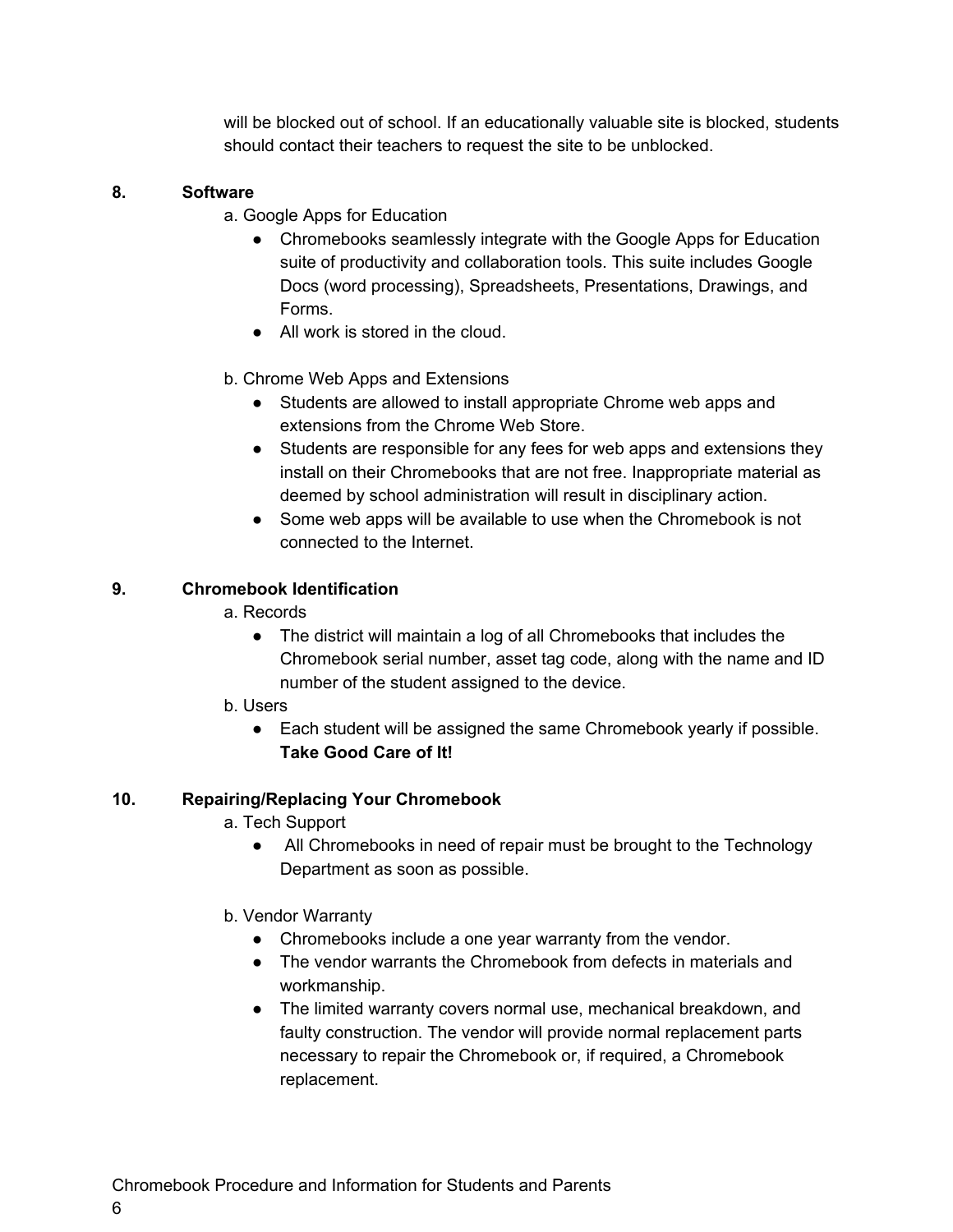- The vendor warranty does not warrant against damage caused by misuse, abuse, accidents or theft.
- All repair work must be reported to the Technology Department.

| Item                                                | <b>Replacement Cost</b> |
|-----------------------------------------------------|-------------------------|
| Chromebook (includes device and management software | \$350                   |
| <b>Charger/Power Adapter</b>                        | \$35                    |
| Screen                                              | \$70                    |
| Screen Top/Cover                                    | \$100                   |
| <b>Bottom Case</b>                                  | \$42                    |
| Keyboard/Touchpad                                   | \$100                   |
| Main System Board                                   | \$125                   |
| <b>Carrying Case</b>                                | \$50                    |
| Asset Tag                                           | \$5                     |

#### c. Replacement Cost (Subject to Change without warning)

d. Optional Insurance (subject to change)

- Some items may be covered by your homeowners/renters policy. Please check with your insurance agent.
- The district will provide optional coverage. Insurance is not required but is highly recommended. You can download an enrollment form at www.newmadridco.k12.mo.us, on the left hand side under Technology.

# **11. No Expectation of Privacy**

Students have no expectation of confidentiality or privacy with respect to any usage of a Chromebook, regardless of whether that use is for district-related or personal purposes, other than as specifically provided by law. The District may, without prior notice or consent, log, supervise, access, view, monitor, and record use of student Chromebook activity at any time for any reason related to the operation of the District. By using a Chromebook, students agree to such supervision, access, viewing, monitoring, and recording of their use.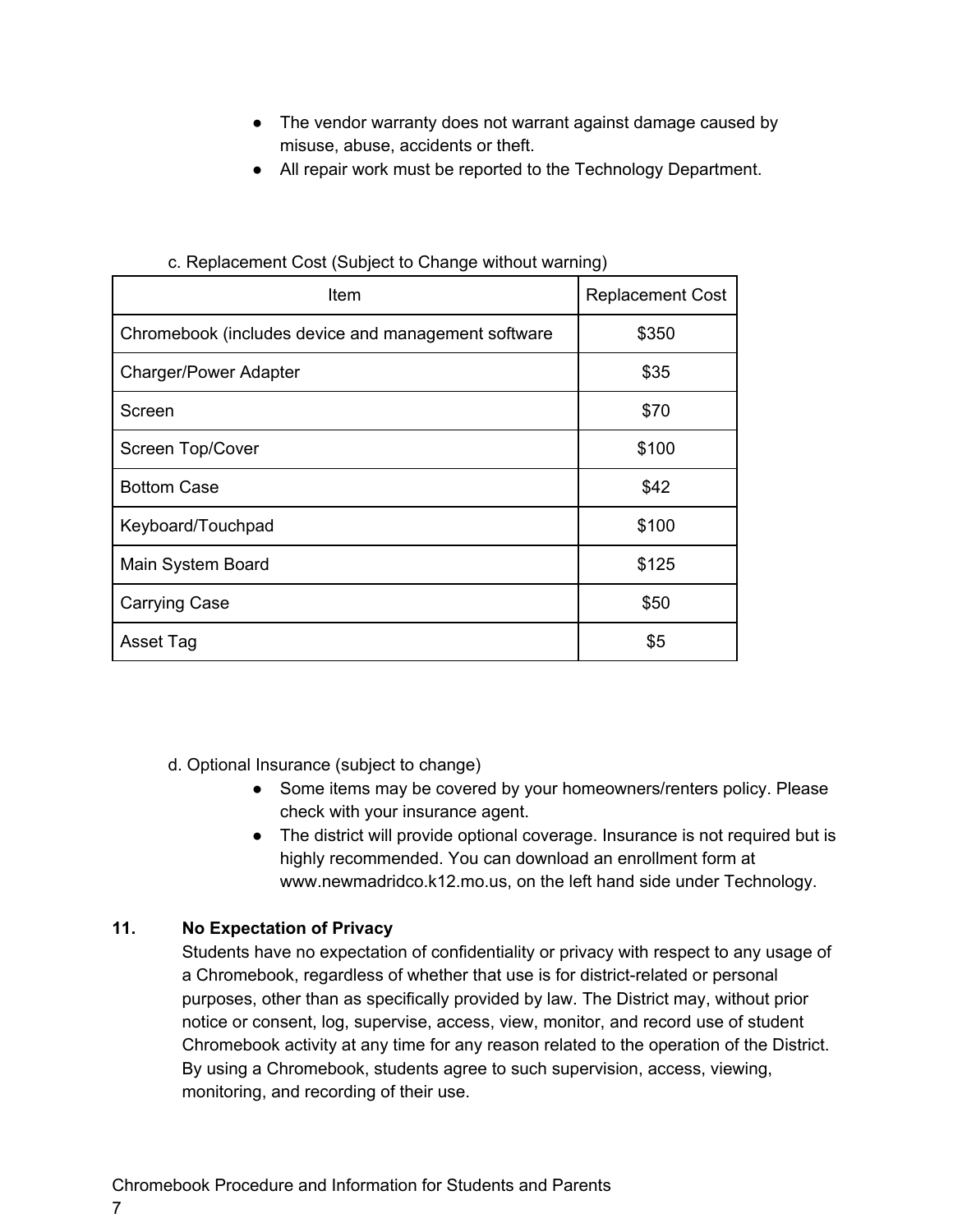a. Monitoring Software The Technology Department may use monitoring software that allows them to view the screens and activity on student Chromebooks.

#### 12. Appropriate Uses and Digital Citizenship

School issued Chromebooks should be used for educational purposes and students are to adhere to the Technology User Agreement and all of its corresponding administrative procedures at all times.

While working in a digital and collaborative environment, students should always conduct themselves as good digital citizens by adhering to the following.

- 1. Respect Yourself: I will show respect for myself through my actions. I will select online names that are appropriate. I will use the information, images, and other media that I post online. I will carefully consider what personal information about my life, experiences, or relationships I post. I will not be obscene. I will act with integrity.
- 2. Protect Yourself: I will ensure that the information, images, and materials I post online will not put me at risk. I will not publish my personal details, or a schedule of my activities. I will report any attacks or inappropriate behavior directed at me while online. I will protect passwords, accounts, and resources.
- 3. Respect Others: I will show respect to others. I will not use electronic mediums to antagonize, bully, harass, or stalk people. I will show respect for other people in my choice of websites: I will not visit sites that are degrading to others, pornographic, racist, or inappropriate. I will not enter other people's private spaces or areas.
- 4. Protect Others: I will protect others by reporting abuse and not forwarding inappropriate materials or communications. I will avoid unacceptable materials and conversations.
- 5. Respect Intellectual property: I will request permission to use copyrighted or otherwise protected materials. I will suitably cite all use of websites, books, media, etc. I will acknowledge all primary sources. I will validate information. I will use and abide by the fair use rules.
- 6. Protect Intellectual Property: I will request to use the software and media others produce. I will purchase, license, and register all software or use available free and open source alternatives rather than pirating software. I will purchase my music and media and refrain from distributing these in a manner that violates their licenses.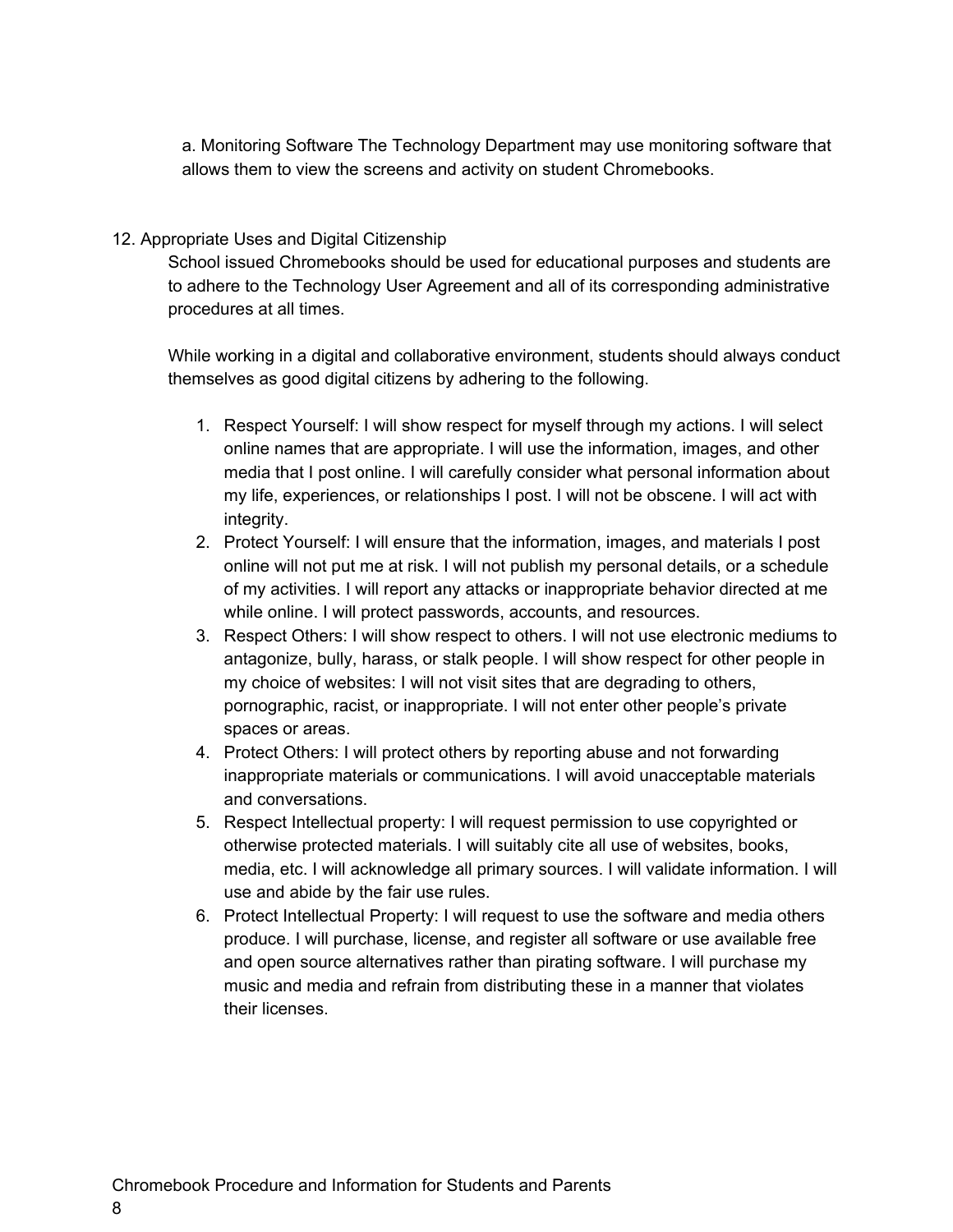# **New Madrid County R-1 School District Student Acceptable Use Policy**

The New Madrid County R-1 School District provides access for students, teachers, and staff to state-of-the-art computer technology and access to the Internet. The use of this technology must be in support of education and consistent with the educational objectives of the New Madrid County R-1 School District and the MOREnet Acceptable Use Policy.

The District computer systems may be stand-alone or attached to instructional computer networks. All users must share the responsibility for seeing that the District computer facilities are used in an effective, efficient, ethical and lawful manner.

A student will be issued a network user account and password by the New Madrid County R-1 Technology Department. After this Acceptable Use Policy has been signed by the user and the user's legal guardian, it must be returned to the school office, at which point the user's account will be activated by District Technology Staff.

It is a privilege to use the equipment and to have access to the Internet. This privilege carries with it a number of responsibilities. Therefore, all users must agree to comply with these policies. These include, but are not limited to, the following:

#### **Section I: General Computing Policy**

- User will keep his user account and password private and protected. Sharing your user account and/or password with any other person is prohibited. In the event you do share your user account and/or password with another person, you will be solely responsible for the actions of the other person.
- User will not access social networking sites or utilize instant messaging systems for any purpose. User will use only school-appropriate language, pictures, text and other data on the District computer system or Internet.
- User will not purposely obtain, create, view, download or otherwise gain access to objectionable materials (i.e. obscene, pornographic, gambling, non-educational games, or otherwise inappropriate for educational use).
- User will not delete, examine, copy, or modify files and/or data belonging to other users.
- User accepts level of access provided and understands that attempts to increase the level of access to which the user is not authorized shall be regarded as a malicious act.
- User will not use school resources to engage in hacking or attempts to otherwise compromise system security.
- User will not engage in any illegal activities while using District technology equipment.
- User will not use USB memory sticks for transferring data to or from District equipment unless for educational purpose or instructed to do so by the teacher.
- User will refrain from using the facilities and/or services for commercial purposes.
- User will not violate software copyright laws by 1) downloading or using copyrighted information without permission from the copyright holder and 2) copying software from the District network for personal use that has been licensed to the New Madrid County R-1 School District.
- User realizes that the District reserves the right to view any materials stored in files on the network and will edit or remove any material which the staff believes may be objectionable.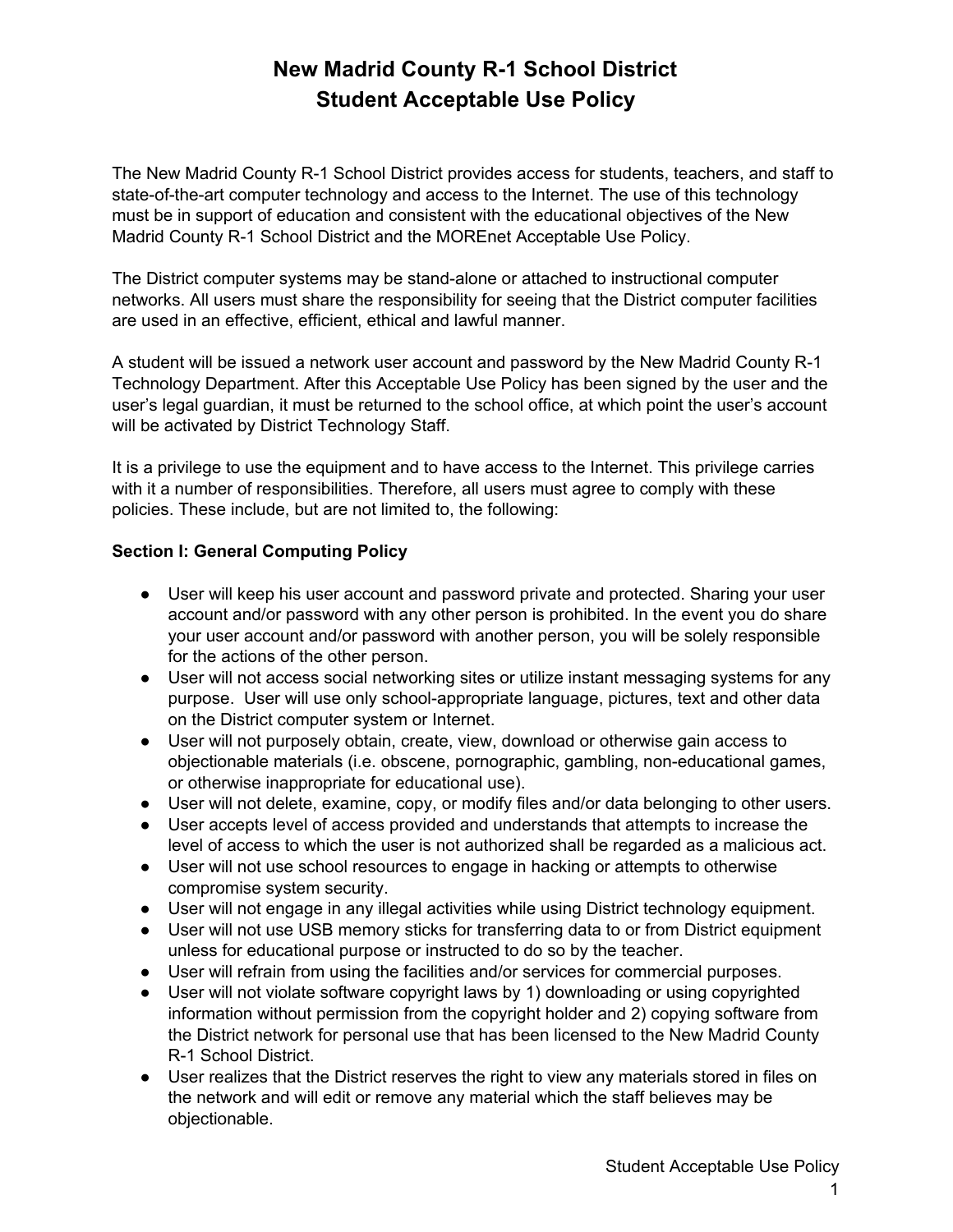- User will agree that the computer systems are set up by the District Technology Department and are not to be altered in any way by any user.
- District staff will monitor students' use of the Internet, through either direct supervision or by monitoring Internet usage to ensure enforcement of the policy.
- Rules and regulations of system usage will be reviewed periodically by the Technology Department and users of the network are subject to these rules and regulations.
- User will not attempt to bypass the Internet Content Filter. Content is filtered in compliance with federal regulations (CIPA).
- User will not be permitted to change configurations (screensaver, wallpaper, shortcuts, etc.).

# **Section II: Electronic Mail**

In 2006, the U.S. Supreme Court's amendments to the Federal Rules of Civil Procedure (FRCP) created a category for electronic records that, for the first time, explicitly named emails and instant message chats as likely records to be archived and produced when relevant. When you send electronic mail, your name and user account are included in each message. You are responsible for all electronic mail originating from your user account. Therefore:

- Forgery of email messages is prohibited and subject to penalty under law.
- Attempts to read, delete, copy, or modify e-mail of other users are prohibited.
- User should not reveal personal information on the Internet or through e-mail.
- User will not send harassing, obscene and/or threatening messages.
- The District email system is not to be used for idle talk for the purpose of sending information contrary to the District's mission statement, vision, and goals or statements which might damage one's character.
- Email will be archived for the period of length set by the Board of Education

# **Section III: Summary of Consequences for Violations**

- Violating any of the guidelines or prohibitions listed above can result in:
- Restricted network access
- Loss of network user account
- School disciplinary or legal action including, but not limited to, criminal prosecution under appropriate state and federal laws
- All damages incurred by the District due to a user's intentional or negligent misuse of the District's technology resources, including loss of property and staff time, will be charged to the user. District administrators have the authority to sign any criminal complaint regarding damage to District technology.